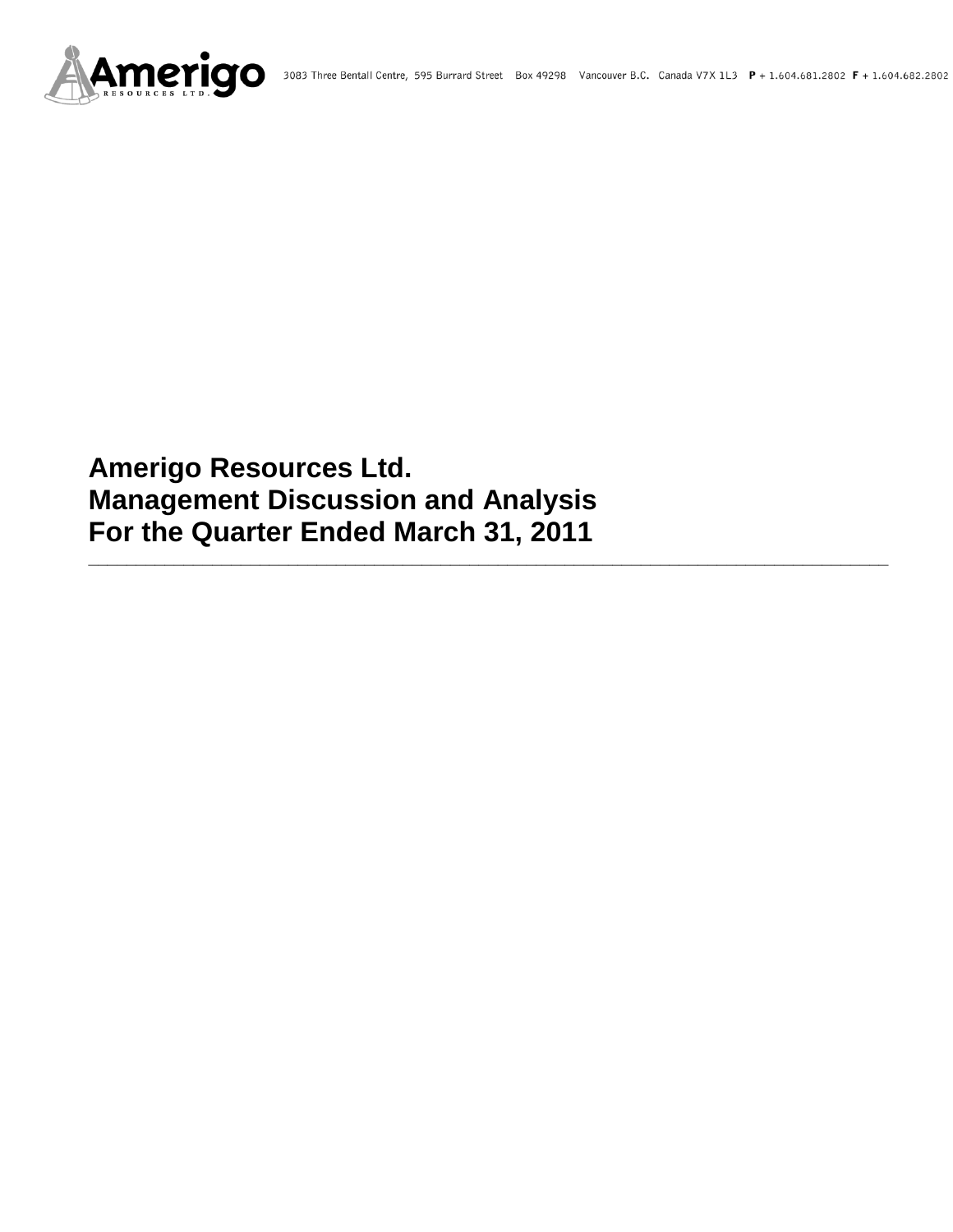# *T A B L E of C O N T E NT S*

This Management Discussion & Analysis ("MD&A") is comprised of the following:

- 1. **Company Profile**  An executive summary of Amerigo's business and its long-term contractual relationship with Codelco-El Teniente…(PAGE 3)
- 2. **Introduction**  Information on accounting principles, reporting currency and other background factors to facilitate the understanding of this MD&A and related consolidated financial statements... (PAGE 3)
- 3. **Highlights and Significant Events** A summary of the key operating and financial metrics of the Company during the quarter ended March 31, 2011 ("Q1-2011") and as at March 31, 2011…(PAGE 4)
- 4. **Operating Results** An analysis of the Company's production, sales, cash cost and total cost for Q1-2011 and the comparative quarter ended March 31, 2010 ("Q1-2010")… (PAGE 6)
- 5. **Financial Results** An analysis of the Company's financial performance during Q1-2011 compared to the Company's performance in Q1-2010 …(PAGE 9)
- 6. **Comparative Periods** A summary of financial data for the Company's most recent eight reporting quarters…(PAGE 10)
- 7. **Liquidity and Capital Resources** Review of the Company's cash flow during Q1-2011 and analysis of the Company's liquidity and financial position as at March 31, 2011…(PAGE 11)
- 8. **Outlook** Update of the Company's activities and management's production and operations forecasts for the year ending December 31, 2011 ("fiscal 2011")…(PAGE 13)
- 9. **Other** –Disclosure of related party transactions and other MD&A requirements...(PAGE 13)
- **10. International Financial Reporting Standards ("IFRS") implementation data**…(PAGE 15)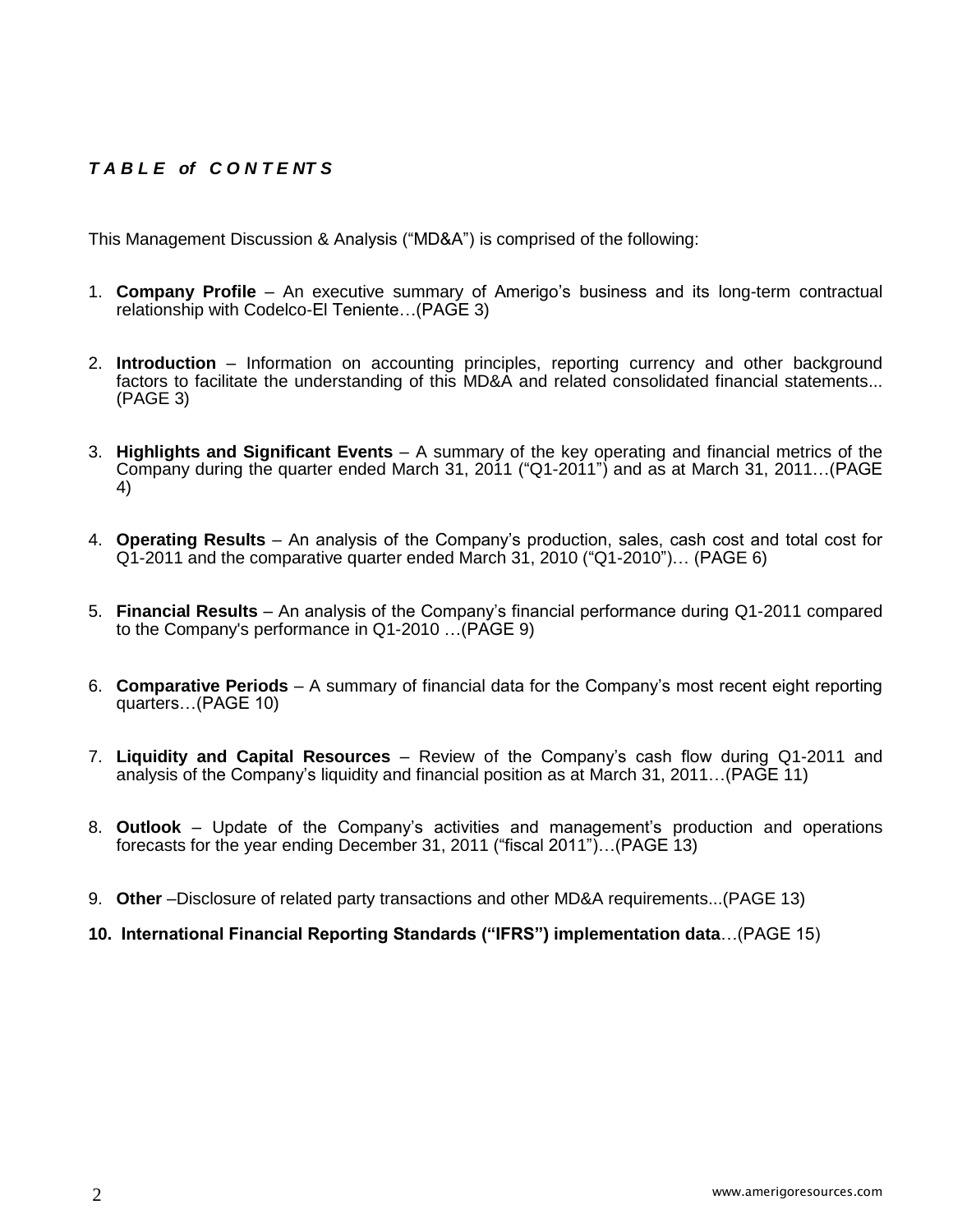# *ALL AMOUNTS ARE REPORTED IN U.S. DOLLARS, EXCEPT WHERE INDICATED OTHERWISE*

# *C O M P A N Y P R O F I L E*

Amerigo Resources Ltd. ("Amerigo") owns a 100% interest in Minera Valle Central S.A. ("MVC"), a Chilean copper and molybdenum producer that has a long-term contractual relationship with the National Copper Corporation of Chile ("Codelco") to treat fresh and old tailings from Codelco's El Teniente mine, the largest underground copper mine in the world. Chile is the world's largest copper mining country, and Codelco is the world's largest copper producer. It is estimated that Codelco owns approximately 20% of all known copper reserves on earth. Codelco produced 1.689 million tonnes of copper and generated a pre-tax profit of \$5.799 billion in 2010. El Teniente commenced operations in 1904 and has a remaining mine life that is estimated will run for decades. Since MVC was built in 1992, Codelco has almost doubled production from El Teniente, and Codelco's mine plans contemplate continued expansion of operations at El Teniente for the foreseeable future.

The fresh tailings come from El Teniente's current production, and the old tailings mainly from a tailings pond located near MVC's plant that originally contained more than 200 million tonnes of material. The copper grade of the old tailings is approximately 2-3 times that of the fresh tailings. Production has been higher in recent quarters as MVC continues to increase the volume of these old tailings that it processes. The Company expects that it will continue to increase processing levels of old tailings to the maximum contractual rate, further improving production and profitability from current levels. In addition, there are 2 other tailings ponds in the area, the rights to which MVC hopes to obtain in the future. These 3 tailings ponds combined contain a similar size copper resource as that of the Highland Valley Copper mine, the largest copper mine in Canada, when it first started operations.

Amerigo's shares are listed for trading on the Toronto Stock Exchange ("TSX"), the OTCQX Stock Exchange in the United States and the Lima Stock Exchange, in Peru ("BVL").

## *I N T R O D U C T I O N*

The following MD&A of the results of operations and financial position of Amerigo together with its subsidiaries (collectively, the "Company"), is prepared as of June 10, 2011, and should be read in conjunction with the Company's unaudited consolidated financial statements and related notes for Q1- 2011 and the audited consolidated financial statements and related notes for the year ended December 31, 2010.

This MD&A's objective is to help the reader understand the factors affecting the Company's current and future financial performance.

We note that the Company's financial statements are reported under International Financial Reporting Standards ("IFRS") for the first time this quarter. The effects of the Company's conversion from Canadian Generally Accepted Accounting Principles ("Canadian GAAP") to IFRS have been identified in Note 19 of the Company's March 31, 2011 unaudited condensed consolidated interim financial statements and in this MD&A. Reference is made in this MD&A to various measures such as cash flow per share from operating activities, cash-adjusted operating profit (operating profit before the effect of non-cash items such as depreciation, amortization and share-based compensation expense), and cash cost and total cost (both of which do not have a standardized meaning but are widely used in the mining industry as performance indicators).

The Company's reporting currency is the US Dollar.

Some of the statements in this MD&A are forward-looking statements that are subject to risk factors set out in the cautionary note contained herein.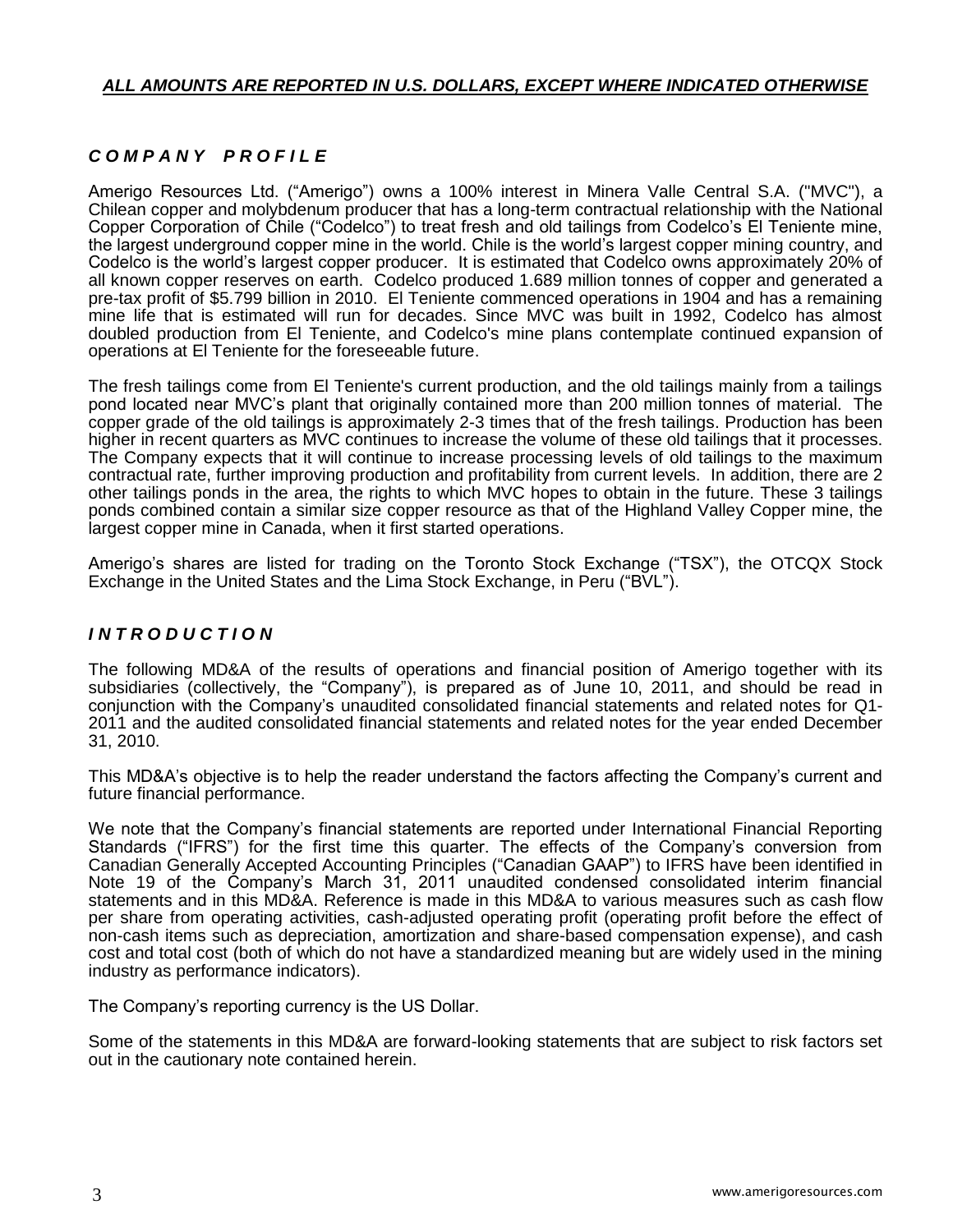# *H I G H L I G H T S and S I G N I F I C A N T E V E N T S*

#### **Key achievements**

Due to strong first quarter production levels, gross profit and operating profits were substantially higher than in Q1-2010. The Company also benefitted from the sale of a portion of its financial investments to record its highest quarterly profit in recent years. The Company:

- Set new records for first quarter copper and molybdenum production. MVC produced 5,051 tonnes of copper, 30% higher than the 3,896 tonnes produced in Q1-2010. Copper production from the processing of old tailings increased from 1,476 tonnes in Q1-2010 to 2,055 tonnes in Q1-2011. Molybdenum production at 212,125 pounds was 20% higher than the previous first quarter record of 176,967 pounds produced in Q1-2006.
- Posted quarterly revenue of \$45,515,500, compared to \$29,656,765 in Q1-2010, a substantial increase due to higher production and stronger copper and molybdenum prices.
- Generated quarterly gross profit of \$6,122,073, compared to \$3,281,553 in Q1-2010, and operating profit of \$5,247,040, compared to \$2,222,207 in Q1-2010.
- Posted a quarterly profit after tax of \$11,654,286, compared to \$1,500,292 in Q1-2010.
- Sold 5,000,000 shares of Candente Copper Corp. ("Candente Copper"), resulting in a gain on sale of available-for-sale financial assets of \$9,750,931, recognized in earnings. As a result, the Company's profit before tax for the period increased to \$14,809,453, compared to \$1,831,619 in Q1-2010. The Company continues to hold 5,788,280 shares in Candente Copper.
- Generated quarterly operating cash flow of \$8,484,095, compared to \$3,823,849 in Q1-2010.
- Held consolidated cash of \$37,175,251 and working capital of \$35,760,795 as of March 31, 2011.
- Made quarterly principal repayments of \$3,824,637 on loans outstanding, including \$1,887,155 to Enami, fully repaying that loan and \$1,937,482 to Chilean banks. Bank debt was \$10,701,547 as of March 31, 2011.
- Paid a semi-annual dividend of Cdn\$0.02 per share on May 5, 2011 to shareholders of record as of April 22, 2011.
- Subsequent to quarter end, executed an agreement with El Teniente for the treatment of tailings with high oxide content and completed the construction of a pilot plant to produce copper from highly oxidized tailings at a total cost of approximately \$7.6M and a cost to MVC of approximately \$3.8M.

#### **Financial results**

- Quarterly gross profit was \$6,122,073 and profit after tax was \$11,654,286, compared to gross profit of \$3,281,553 and profit after tax of \$1,500,292 in Q1-2010.
- Revenue was \$45,515,500 compared to \$29,656,765 in Q1-2010, due to higher production and stronger copper and molybdenum prices. Cost of sales was \$39,393,427, compared to \$26,375,212 in Q1-2010, an increase driven by higher power and royalty costs. Royalty costs are based on production levels and monthly average copper prices.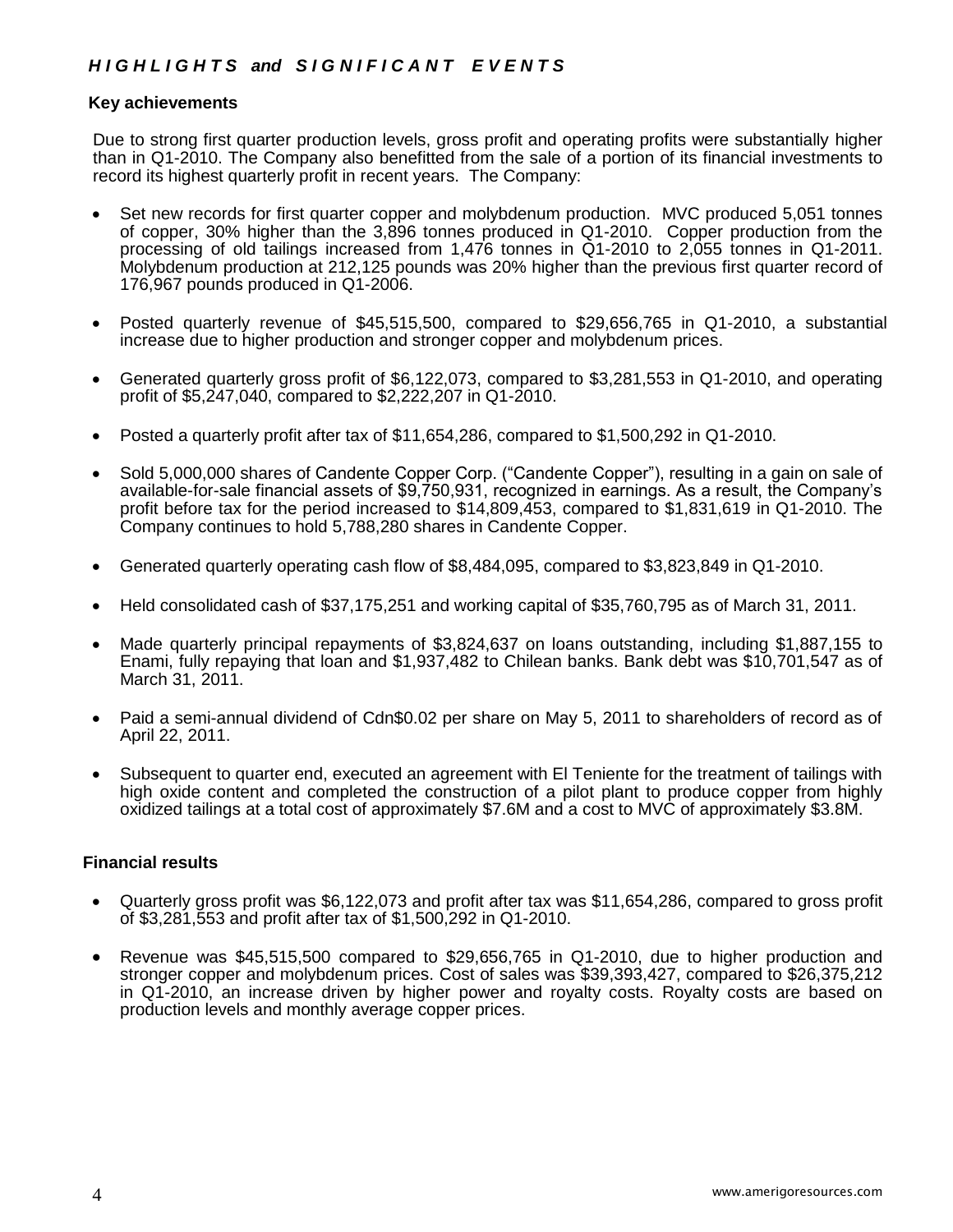## **Production**

- The Company produced 11.13 million pounds of copper, 30% higher than the 8.59 million pounds produced in Q1-2010.
- Molybdenum production was 212,125 pounds, 48% higher than the 143,371 pounds produced in Q1-2010, mainly as a result of increased processing of old tailings and improved recovery rates.

#### **Revenue**

 Revenue increased to \$45,515,500 compared to \$29,656,765 in Q1-2010 due to higher average copper and molybdenum prices and higher production. The Company's copper selling price before smelter, refinery and other charges was \$4.23/lb compared to \$3.20/lb in Q1-2010, and the Company's molybdenum selling price was \$17.21/lb compared to \$16.16/lb in Q1-2010. Copper sales volume increased 28% and molybdenum sales volume was 35% higher than in Q1-2010.

#### **Costs**

- Cash cost (the aggregate of smelter, refinery and other charges, production costs net of molybdenum-related net benefits, administration and transportation costs) before El Teniente royalty increased to \$2.33/lb from \$1.92/lb in Q1-2010, mainly the result of high power grid costs due to an ongoing drought in Chile, and limited operation of the Company's power generators in the period.
- Total cost (the aggregate of cash cost, El Teniente royalty, depreciation and accretion) was \$3.58/lb compared to \$2.97/lb in Q1-2010. The increase in total cost resulted from higher cash costs and higher El Teniente royalty charges due to stronger copper and molybdenum prices.
- Power costs were \$12,215,928 (\$0.1928/kwh) compared to \$8,040,576 (\$0.1479/kwh) in Q1-2010. The increase in power costs was mostly the result of higher power grid costs due to an ongoing drought in Chile, mitigated by a contract price ceiling with MVC's energy provider that was lower than actual current marginal energy costs in the quarter, and by the contribution from the operation of one of the Company's power generators. Power costs were \$1.04/lb in Q1-2011, compared to \$0.94/lb in Q1-2010.
- Another factor affecting cash and total costs was a reduction of \$0.15/lb in molybdenum by-product credits in Q1-2011. In Q1-2010, by-product credits were substantially higher due to positive molybdenum pricing adjustments to prior quarters' sales.

#### **Cash and Financing Activities**

 Cash balance was \$37,175,251 at March 31, 2011 compared to \$35,044,797 at December 31, 2010.

#### **Investments**

- Payments for capital expenditures were \$3,357,557, compared to \$2,953,714 in Q1-2010. Capital expenditures incurred in Q1-2011 totaled \$5,148,616 (Q1-2010: \$2,096,676).
- The Company's investments in Candente Copper Corp. ("Candente Copper)", Candente Gold Corp. ("Candente Gold") and Los Andes Copper Ltd. ("Los Andes") had aggregate fair values of \$15,644,233 at March 31, 2011 (December 31, 2010: \$25,583,511), after the sale of 5,000,000 Candente Copper shares in Q1-2011. The Company received \$10,405,571 from the sale of Candente Copper shares, which resulted in a gain of \$9,750,931 recognized in quarterly profit.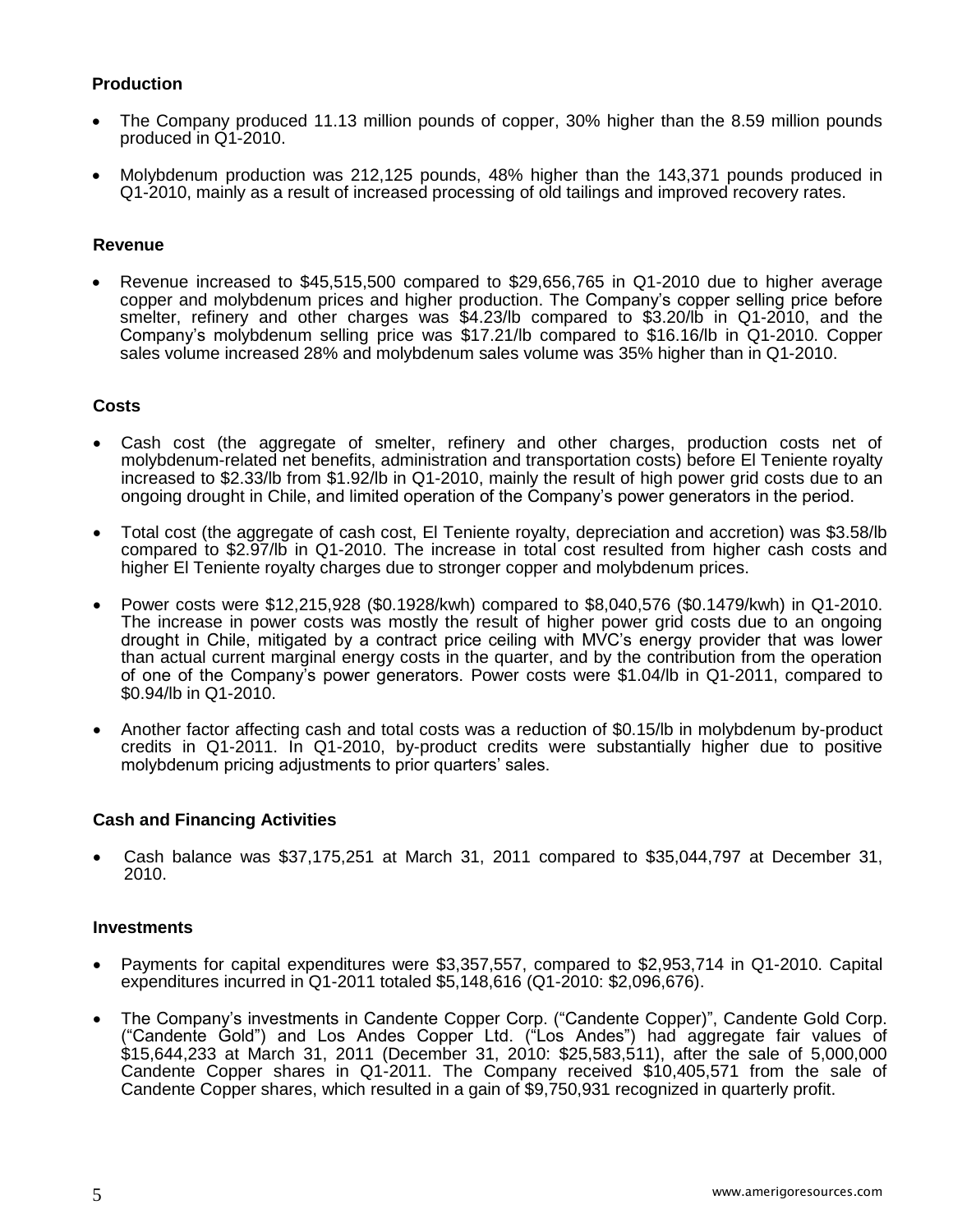## **Outlook**

 Production in fiscal 2011 is expected to be about 50 million pounds of copper and approximately one million pounds of molybdenum. Power costs have continued to be high during Q2-2011. Power costs in the second half of 2011 will depend on the normalization of weather conditions.

# *O P E R A T I N G R E S U L T S*

The Company produced 5,051 tonnes of copper in Q1-2011, 30% higher than in Q1-2010, as the Company continues to benefit from the mining plan to process old tailings containing higher grade material. Molybdenum production was 212,125 lbs, an increase of 48% compared to Q1-2010, mainly due to increased processing of old tailings and improved recoveries.

Copper prices were consistently strong in Q1-2011. Average LME copper prices were \$4.33/lb in January, \$4.48/lb in February and \$4.32/lb in March, compared to \$4.15/lb in December 2010. This represents an average LME price for the quarter of \$4.38/lb. The Company's Q1-2011 copper sales were priced at an average price of \$4.23/lb. The Platt's published molybdenum dealer oxide prices were \$17.03/lb in January, \$17.59/lb in February and \$16.90/lb in March, compared to \$16.02/lb in December 2010.

Gross profit was \$6,122,073, compared to \$3,281,553 in Q1-2010, and gross profit excluding amortization (a non-cash item) was \$9,480,955, compared to \$5,847,395 in Q1-2010.

## **Production**

|                              | Q1-2011 | $Q1 - 2010$ |
|------------------------------|---------|-------------|
| Copper produced, tonnes      | 5.051   | 3,869       |
| Copper produced, million lbs | 11.13   | 8.59        |
| Molybdenum produced, lbs     | 212,125 | 143.371     |

#### **Revenue**

|                                                      |    | Q1-2011      |    | Q1-2010    |
|------------------------------------------------------|----|--------------|----|------------|
| Average LME copper price                             | \$ | 4.38/lb      | \$ | $3.28$ /lb |
| Average Platt's molybdenum dealer oxide price 1      | S  | 17.17/lb     | \$ | 15.78/lb   |
| Copper sold, tonnes                                  |    | 4,935        |    | 3,855      |
| Copper sold, million lbs                             |    | 10.88        |    | 8.50       |
| Molybdenum sold, lbs                                 |    | 185,404      |    | 137,094    |
| Revenue, copper delivered during period <sup>2</sup> |    | \$42,507,050 | \$ | 24,608,137 |
| Settlement adjustments to prior periods' sales       |    | 55,343       |    | 1,399,276  |
| Total copper net sales during period                 |    | 42,562,393   |    | 26,007,413 |
| Revenue, molybdenum delivered during period 3        |    | 2,616,161    |    | 1,816,992  |
| Settlement adjustments during period                 |    | 336,946      |    | 1,832,360  |
| Total molybdenum net sales during period             |    | 2,953,107    |    | 3,649,352  |
| Total revenue during period                          | S  | 45,515,500   | S. | 29,656,765 |
|                                                      |    |              |    |            |
| Company's recorded copper price 4                    | \$ | $4.23$ /lb   |    | $3.20$ /lb |
| Company's recorded molybdenum price <sup>5</sup>     | \$ | $17.21$ /lb  |    | 16.16/lb   |

1 Basis price for the Company's molybdenum sales.

2 After smelter, refinery and other charges, excluding settlement adjustments to prior periods' sales.

3 After roasting charges, excluding settlement adjustments to prior periods' sales.

 $^4$  Copper recorded price for the quarter before smelter and refinery charges and settlement adjustments to prior periods' sales.<br>  $^5$  Molybdonum recorded price for the quarter before reasting charges and settlement adj

<sup>5</sup> Molybdenum recorded price for the quarter before roasting charges and settlement adjustments to prior periods' sales.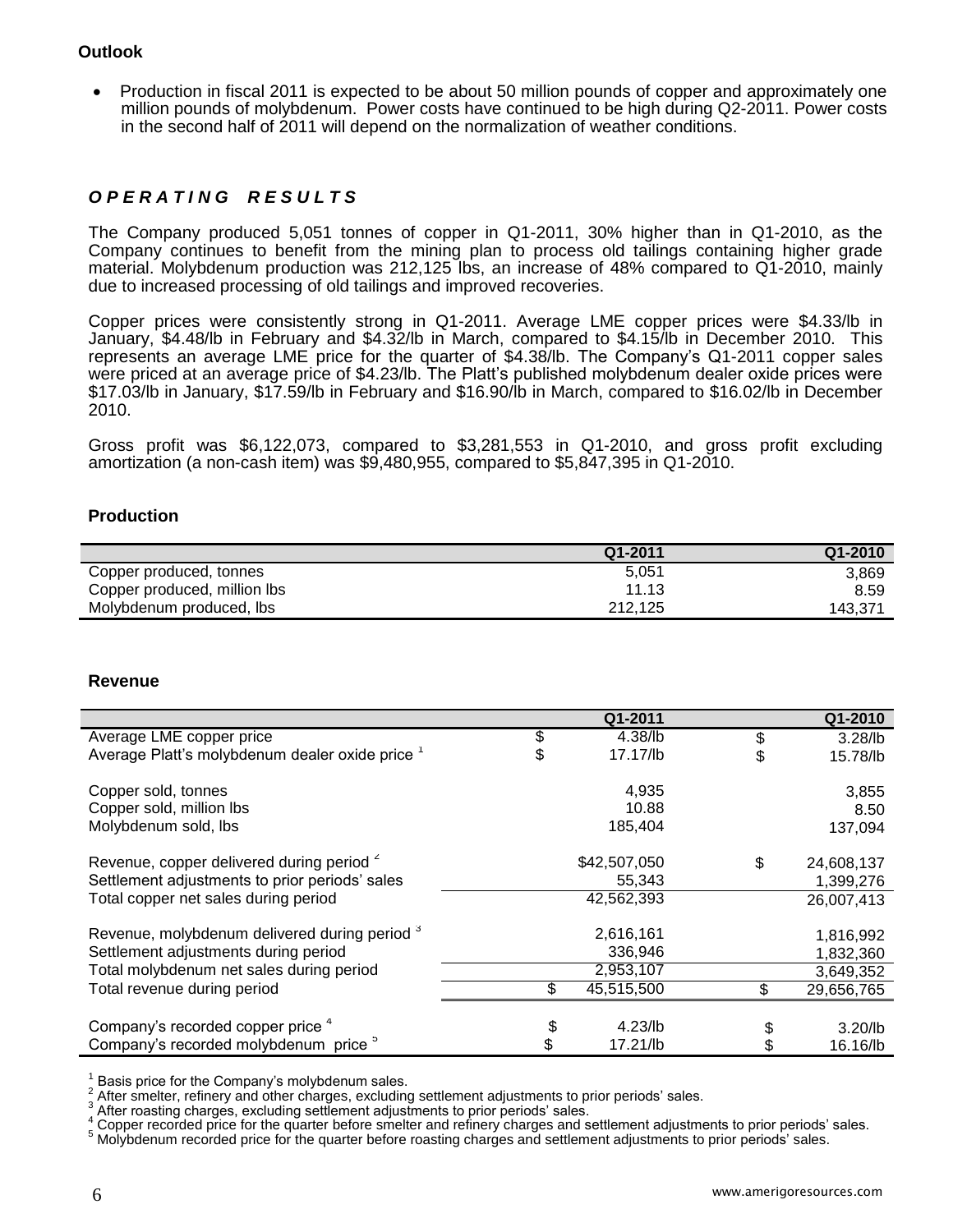Revenue in Q1-2010 was \$45,515,500 compared to \$29,656,765 in Q1-2010, including copper revenue of \$42,562,393 (Q1-2010: \$26,007,413) and molybdenum revenue of \$2,953,107 (Q1-2010: \$3,649,352). Copper and molybdenum revenues are net of smelter, refinery and roasting charges.

Copper revenue increased 64% from Q1-2010 due to higher deliveries and stronger average copper prices in the quarter.

In Q1-2011 the Company recorded positive copper pricing adjustments to prior quarter's sales of \$55,343, compared to positive adjustments of \$1,399,276 in Q1-2010.

Copper produced by the Company is sold under two sales agreements with Chile's Empresa Nacional de Minería ("Enami") that establish a delivery schedule of monthly sales quotas. For the 2011 quotas, the pricing term set for the Company's copper sale price is the average market price for the following month ("M+1"). Accordingly, provided monthly quotas are met, all copper delivered by the Company to Enami in one month is being sold at market prices prevailing in the following month.

Q1-2011 molybdenum revenue was \$2,953,107, lower than \$3,649,352 in Q1-2010. Although the Company recorded a 36% increase in molybdenum deliveries, comparative revenues were adversely affected by molybdenum pricing adjustments of \$336,946 in the quarter compared to positive adjustments of \$1,832,360 in Q1-2010.

Molybdenum produced by the Company is sold under a sales agreement with Chile's Molibdenos y Metales S.A. ("Molymet"), which in 2011 provides that the sale price is the average market price for the month of delivery ("M").

Revenue from the sale of the Company's copper and molybdenum concentrates is recorded net of smelter, refinery and roaster charges when persuasive evidence of a sales arrangement exists, delivery has occurred, the rights and obligations of ownership have passed to the customer and the sale price is determinable.

#### **Cash Cost and Total Cost**

Cash cost and total cost are measures prepared on a basis consistent with the industry standard Brook Hunt definitions. Cash cost is the aggregate of copper and molybdenum production costs, smelter and refinery charges, administration and transportation costs, minus molybdenum by-product credits. Total cost is the aggregate of cash cost, El Teniente royalty, depreciation, amortization and asset retirement accretion cost.

|                               | Q1-2011      | Q1-2010     |
|-------------------------------|--------------|-------------|
| Cost of sales                 | 39,393,427   | 26,375,212  |
| Add:                          |              |             |
| Smelter and refinery charges  | 3,463,551    | 2,578,298   |
| Deduct:                       |              |             |
| Molybdenum by-product credits | (2,953,107)  | (3,649,352) |
| Total cost                    | 39,903,871   | 25,304,158  |
| Deduct:                       |              |             |
| El Teniente royalties         | (10,551,802) | (6,321,273) |
| Depreciation and amortization | (3,358,882)  | (2,565,842) |
| Cash cost                     | 25,993,187   | 16,417,043  |
| Lbs. of copper produced       | 11.13M       | 8.59M       |
| Cash cost/lb                  | 2.33         | 1.92        |
| Total cost/lb                 | 3.58         | 2.97        |

A reconciliation of cost of sales to cash cost and total cost in fiscal Q1-2011 and Q1-2010 is presented below: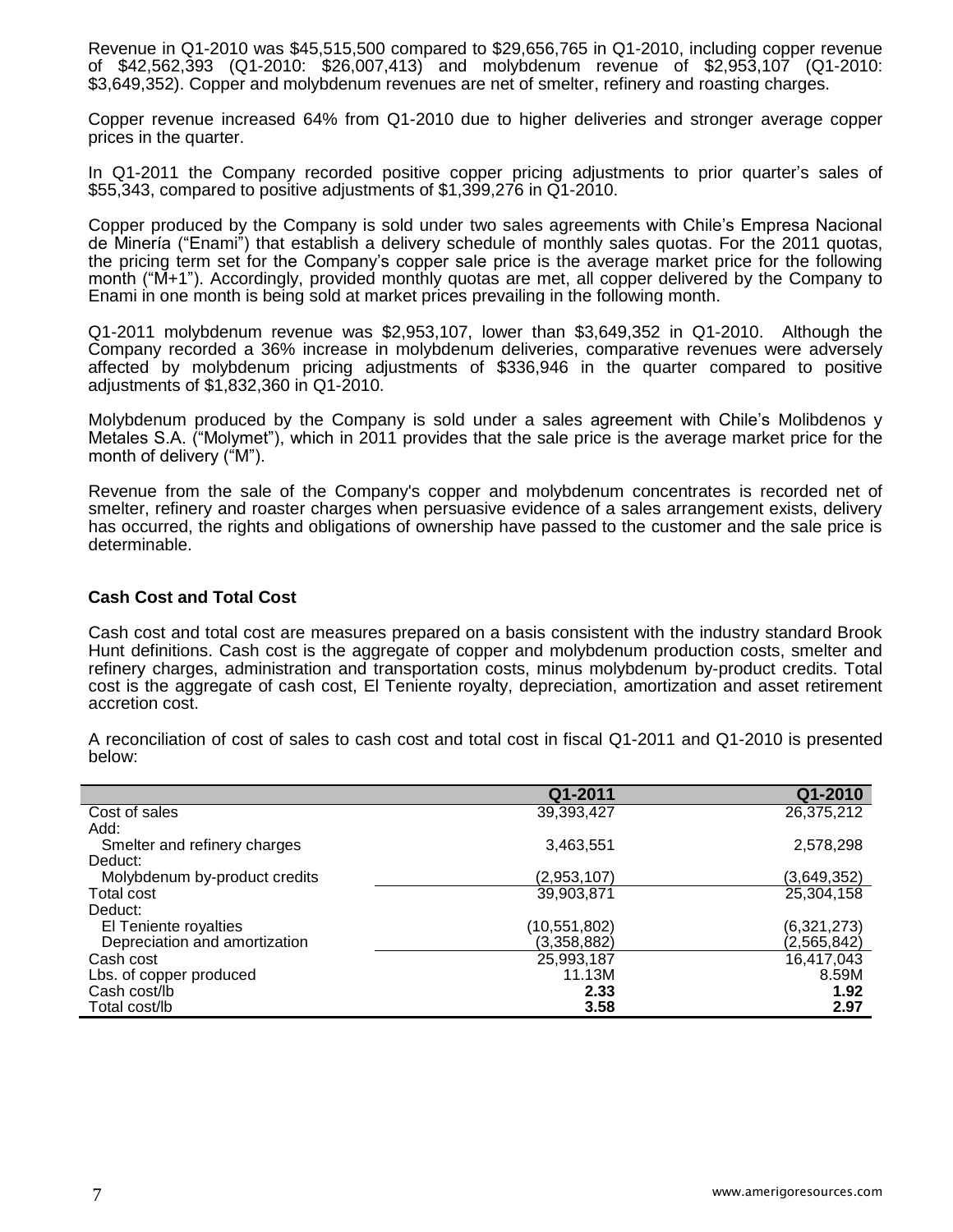The Company's trailing quarterly cash costs (\$/lb of copper produced) were:

|                    | Q1-2011 | Q4-2010 | Q3-2010 | Q2-2010 | Q1-2010 |
|--------------------|---------|---------|---------|---------|---------|
| Power costs        | 1.04    | 0.88    | 0.80    | 0.84    | 0.94    |
| Steel costs        | 0.27    | 0.27    | 0.16    | 0.20    | 0.24    |
| Other costs        | 0.87    | 0.64    | 0.60    | 0.54    | 0.75    |
| By-product credits | (0.27)  | (0.21)  | (0.20)  | (0.14)  | (0.42)  |
| Smelter & refinery | 0.31    | 0.31    | 0.27    | 0.28    | 0.29    |
| Administration     | 0.08    | 0.09    | 0.05    | 0.06    | 0.09    |
| Transportation     | 0.03    | 0.03    | 0.03    | 0.03    | 0.03    |
| <b>Cash Cost</b>   | \$2.33  | \$2.01  | \$1.71  | \$1.81  | \$1.92  |

Cash cost is driven mainly by power and steel production costs, smelter/refinery costs and molybdenum by-product credits.

Cash cost was \$2.33/lb in Q1-2011 compared to \$1.92/lb in Q1-2010, an increase of \$0.41/lb, the result of a \$0.12/lb increase in other costs, a \$0.15/lb reduction in by-product credits, a \$0.10/lb increase in power costs and a 0.\$03/lb increase in steel costs. The \$0.12/lb increase in total cost corresponds to a one-time charge to production costs of \$1,331,755 upon review of the Company's estimates for provisions related to future severance costs expected to be incurred at the termination of the operating contract with El Teniente. Excluding the effect of this charge, cash cost in Q1-2011 was \$2.21/lb.

Power, MVC's most significant cost, was \$0.1982/kWh in Q1-2011 compared to \$0.1479/kWh in Q1- 2010. The increase in the price of power in Q1-2011 resulted from higher grid costs, and is net of the benefits obtained from the operation of one the Company's generators for most of the quarter. Power grid costs were contained by a price ceiling in MVC's power supply contract.

One of the generators did not operate in Q1-2011 due to repairs expected to continue through Q2-2011. The reduction to power costs from operating one of the generators in the quarter was \$583,717.

Power consumption increased by only 8% in Q1-2011, despite substantially higher production levels. Unit power costs were \$1.04/lb compared to \$0.94/lb in Q1-2010. Power costs are expected to continue at levels comparable to Q1-2011 until Q3-2011, when it is expected power grid costs will come down and the Company's second generator is expected to be operational.

Steel costs increased \$0.03/lb from Q1-2010 and other production unit costs remained at the same level.

Molybdenum by-product credits of \$0.27/lb were lower than \$0.42/lb in Q1-2010, a quarter with significant positive adjustments to prior quarter sales due to a then pricing term for molybdenum of M+5 in an environment of rising molybdenum market prices.

Administration costs decreased by \$0.01/lb compared to Q1-2010, and transportation costs remained comparable to Q1-2010.

|                           | Q1-2011 | Q4-2010 | Q3-2010 | Q2-2010 | Q1-2010 |
|---------------------------|---------|---------|---------|---------|---------|
| Cash cost                 | 2.33    | 2.01    | 1.71    | 1.81    | 1.92    |
| El Teniente royalty       | 0.96    | 0.84    | 0.65    | 0.67    | 0.74    |
| Amortization/depreciation | 0.29    | 0.24    | 0.24    | 0.26    | 0.31    |
| <b>Total Cost</b>         | \$3.58  | \$3.09  | \$2.60  | \$2.74  | \$2.97  |

The Company's trailing annual and quarterly total costs (\$/lb of copper produced) were:

Total cost was \$3.58/lb in the quarter, compared to total cost of \$2.97/lb in Q1-2010. The most significant impact on the increase in total cost was a \$0.41/lb increase in cash costs followed by an increase of \$0.22/lb in El Teniente royalties.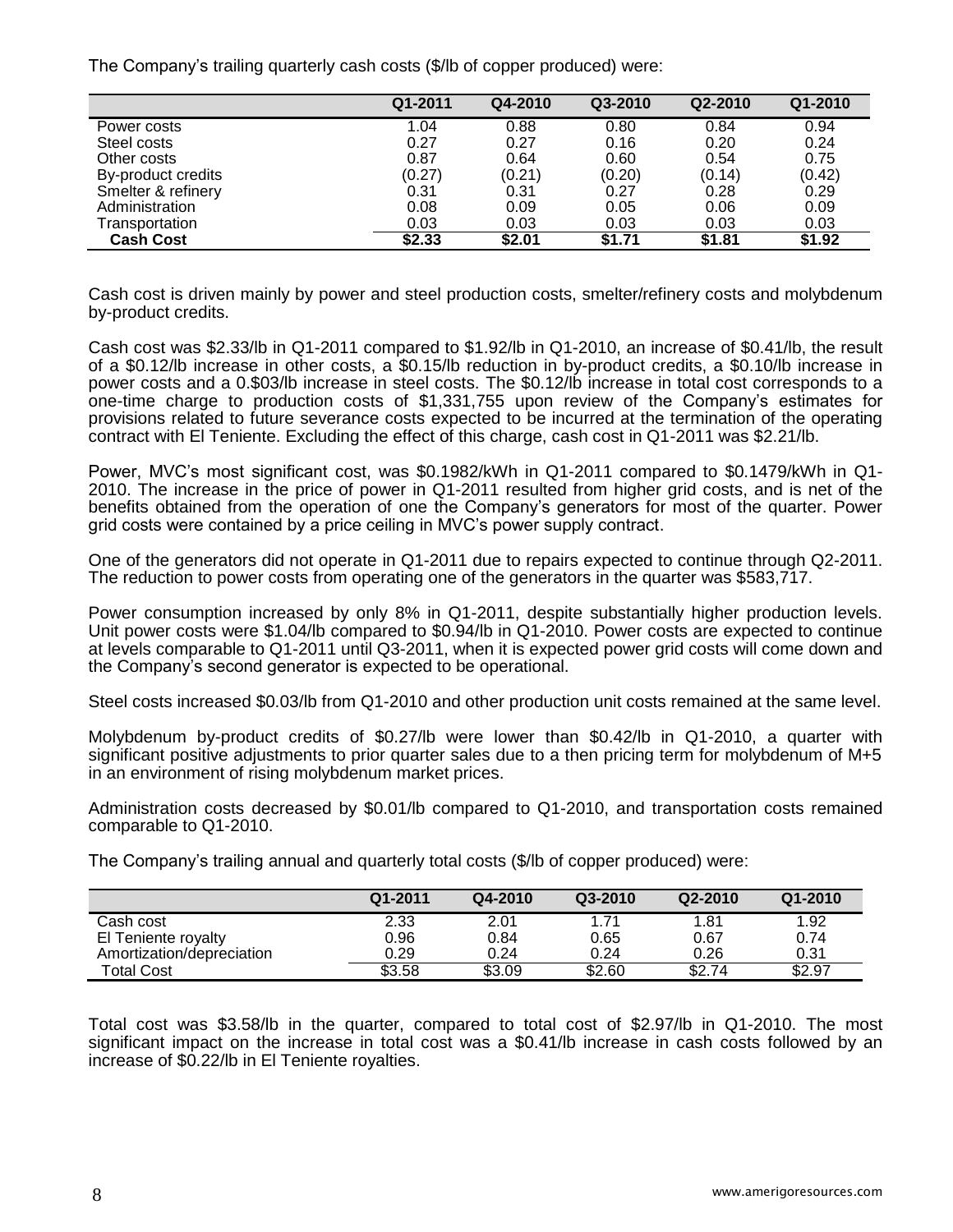# *F I N A N C I A L R E S U L T S – Q1-2011*

In Q1-2011, the Company produced 5,051 tonnes of copper (Q1-2010: 3,896 tonnes) and 212,125 lbs of molybdenum (Q1-2010: 143,371 lbs), 30% and 48% increases, respectively, from Q1-2010.

The Company posted an after-tax profit for the period of \$11,654,286 (basic and diluted earnings of \$0.07 per share), compared to \$1,500,292 (basic and diluted earnings of \$nil per share) in Q1-2010.

Profit in Q1-2011 includes a gain of \$9,750,931 from the sale of approximately half of the Company's shares in Candente Copper.

#### **Revenue**

Revenue in Q1-2011 was \$45,515,500, compared to \$29,656,765 in Q1-2010. Revenue increased due to higher production levels and higher copper and molybdenum prices.

Copper deliveries in Q1-2011 were recorded into revenue on "M+1" pricing, meaning the price paid was the LME average price for the month following delivery of copper concentrates. In the view of the Company, these pricing terms substantially reduce the Company's risk exposure to copper price volatility, and closely match the LME pricing for sales and royalty payments to El Teniente (which are made on an "M", or current month pricing basis). While the Company has evaluated strategies such as price protection or hedging to further minimize commodity price risk, it has decided not to pursue these options at present.

#### **Production Costs**

|                               | Q1-2011          |    | Q1-2010    |
|-------------------------------|------------------|----|------------|
| <b>Production costs</b>       |                  |    |            |
| Power costs                   | \$<br>12,215,928 | \$ | 8,040,576  |
| Steel costs                   | 2,986,423        |    | 2,062,970  |
| Other production costs        | 8,994,219        |    | 6,361,464  |
|                               | 24,196,570       |    | 16,465,010 |
| El Teniente royalty           | 10,551,802       |    | 6,321,273  |
| Depreciation and amortization | 3,358,882        |    | 2,565,842  |
| Administration                | 915,096          |    | 745,134    |
| Transportation                | 371,077          |    | 277,954    |
|                               | \$<br>39,393,427 | c  | 26,375,213 |

Production costs were \$39,393,427, compared to \$26,375,213 in Q1-2010, an increase of 49% between the two periods mostly attributed to increases of 30% and 48% in copper and molybdenum production levels respectively in Q1-2011. Refer to **Cash Cost and Total Cost** for more detailed analysis of production costs on a unit basis.

The El Teniente royalty increased to \$10,551,802 from \$6,321,273 in Q1-2010, the result of higher copper prices, and higher production. Average LME copper prices in Q1-2011 were \$4.38/lb (Q1-2010: \$3.28/lb).

Depreciation and amortization cost was \$3,358,882, compared to \$2,565,842 in Q1-2010. Amortization increased due to the Company's higher asset base in Q1-2011 and the changes in depreciation methodology under IFRS.

Administration expenses were \$915,096 compared to \$745,134 in Q1-2010, due to ISO certification fees and increased costs for insurance and general administrative services.

Transportation costs were \$371,077, compared to \$277,952 in Q1-2010 due to higher deliveries in Q1- 2011.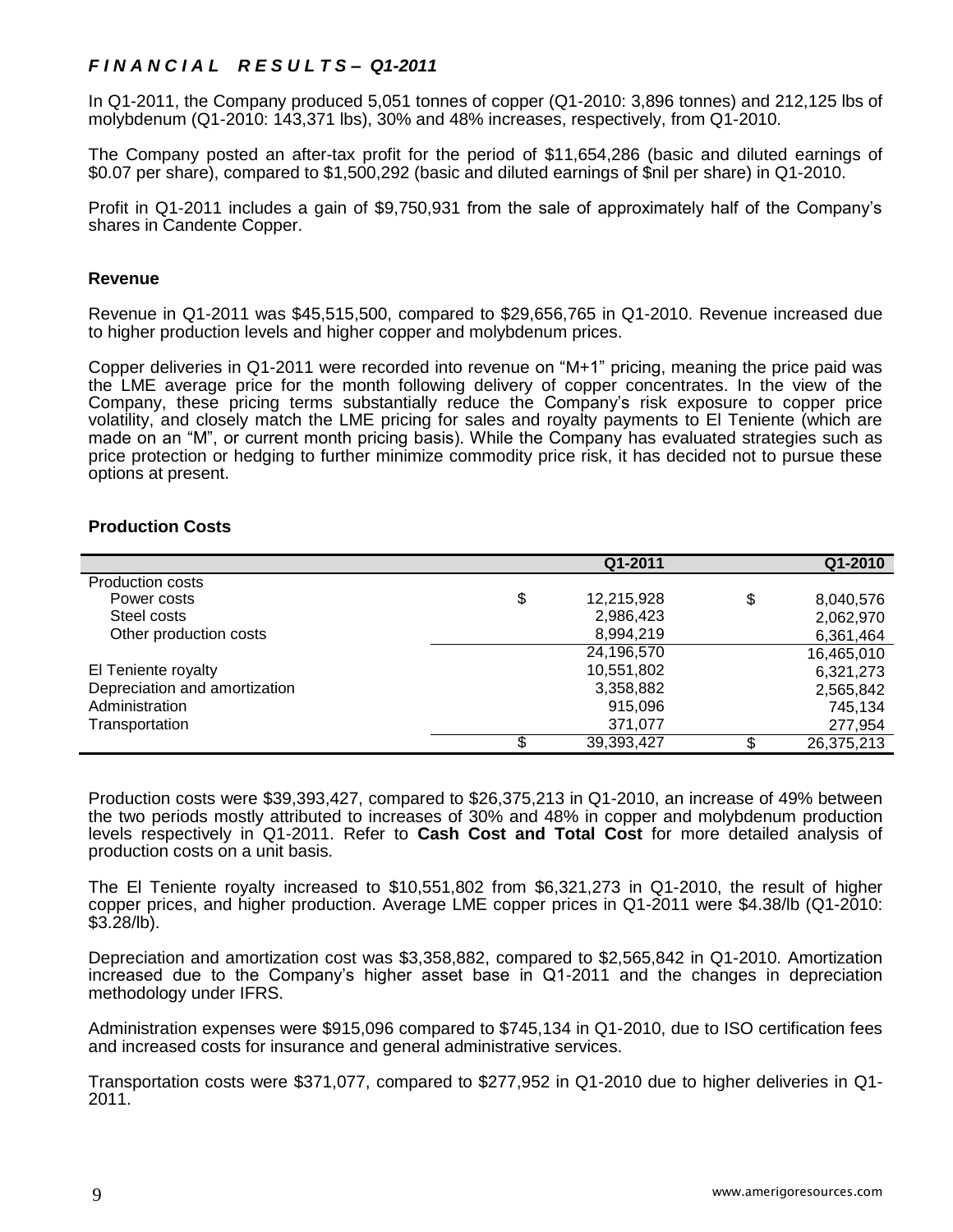# **Gross profit**

In Q1-2011 the Company's gross profit increased to \$6,122,073 from \$3,281,553 in Q1-2010 due to higher production and copper and molybdenum prices, mitigated by the effect of higher production costs.

## **Other expenses**

"Other expenses" (costs not related to MVC's production operations) were \$875,033 in Q1-2011 and \$1,059,346 in Q1-2010. They are composed of general and administration expenses of \$1,332,619 (Q1- 2010: \$1,067,290) and other gains of \$457,586 (Q1-2010: other gains of \$7,944). General and administration expenses include office and general expenses of \$263,317 (Q1-2010: \$345,625), salaries, management and professional fees of \$362,938 (Q1-2010: \$175,832), share-based payment compensation of \$526,236 (Q1-2010: \$406,613) and royalties to non-controlling interests of \$180,128 (Q1-2010: \$139,220). Other gains include a foreign exchange gain of \$294,759 (Q1-2010: loss of \$152,334) and other items, including interest income and non-operating revenue of \$162,827 (Q1-2010: \$160,278).

## **Taxes**

The Company recorded income tax expense of \$3,155,167 in Q1-2011 compared to \$331,327 in Q1- 2010. Income tax expense includes changes to the Company's future income tax liabilities which arise mainly from timing differences between financial and tax-based amortization expense in MVC. The current tax rate in Chile increased from 17% to 20% in 2011, a temporary increase introduced by the Chilean government in response to the demands imposed on the economy by the reconstruction programs following the February 2010 earthquake.

# *C O M P A R A T I V E P E R I O D S*

|                                         | <b>QE March 31, 2011</b><br>(IFRS) | QE Dec. 31, 2010<br>(Canadian GAAP) | QE Sept. 30, 2010<br>(Canadian GAAP) | <b>QE June 30, 2010</b><br>(Canadian GAAP) |
|-----------------------------------------|------------------------------------|-------------------------------------|--------------------------------------|--------------------------------------------|
| Total revenue                           | \$45,515,500                       | \$50,725,991                        | \$39,303,405                         | \$32,433,982                               |
| Profit for the period                   | 11,654,286                         | 7,498,172                           | 2,282,098                            | 2,033,010                                  |
| Earnings per share                      | 0.07                               | 0.04                                | 0.013                                | 0.01                                       |
| <b>Diluted</b><br>earnings<br>per share | 0.07                               | 0.04                                | 0.013                                | 0.01                                       |

The following tables provide highlights of the Company's quarterly results for the past eight quarters.

|                                                       | <b>QE March 31, 2010</b><br>(IFRS) | QE Dec. 31, 2009<br>(Canadian GAAP) | QE Sept. 30, 2009<br>(Canadian GAAP) | <b>QE June 30, 2009</b><br>(Canadian GAAP) |
|-------------------------------------------------------|------------------------------------|-------------------------------------|--------------------------------------|--------------------------------------------|
| Total revenue                                         | \$29,656,765                       | \$33,852,105                        | \$24,532,499                         | \$18,067,033                               |
| Profit (loss) for the<br>period<br>Earnings per share | 1,500,292                          | 3,911,766                           | 3,238,116                            | (2,325,059)                                |
|                                                       | 0.01                               | 0.03                                | 0.02                                 | (0.02)                                     |
| <b>Diluted</b><br>earnings<br>per share               | 0.01                               | 0.03                                | 0.02                                 | (0.02)                                     |

The variance in revenue in the past eight quarters shows the Company's sensitivity to copper and molybdenum prices. Revenue increases as copper prices strengthen and production levels increase. Only revenues in Q1-2011 and Q1-2010 were lower than in preceding quarters due to lower production, as the first quarter of the year is always the lowest production quarter for MVC.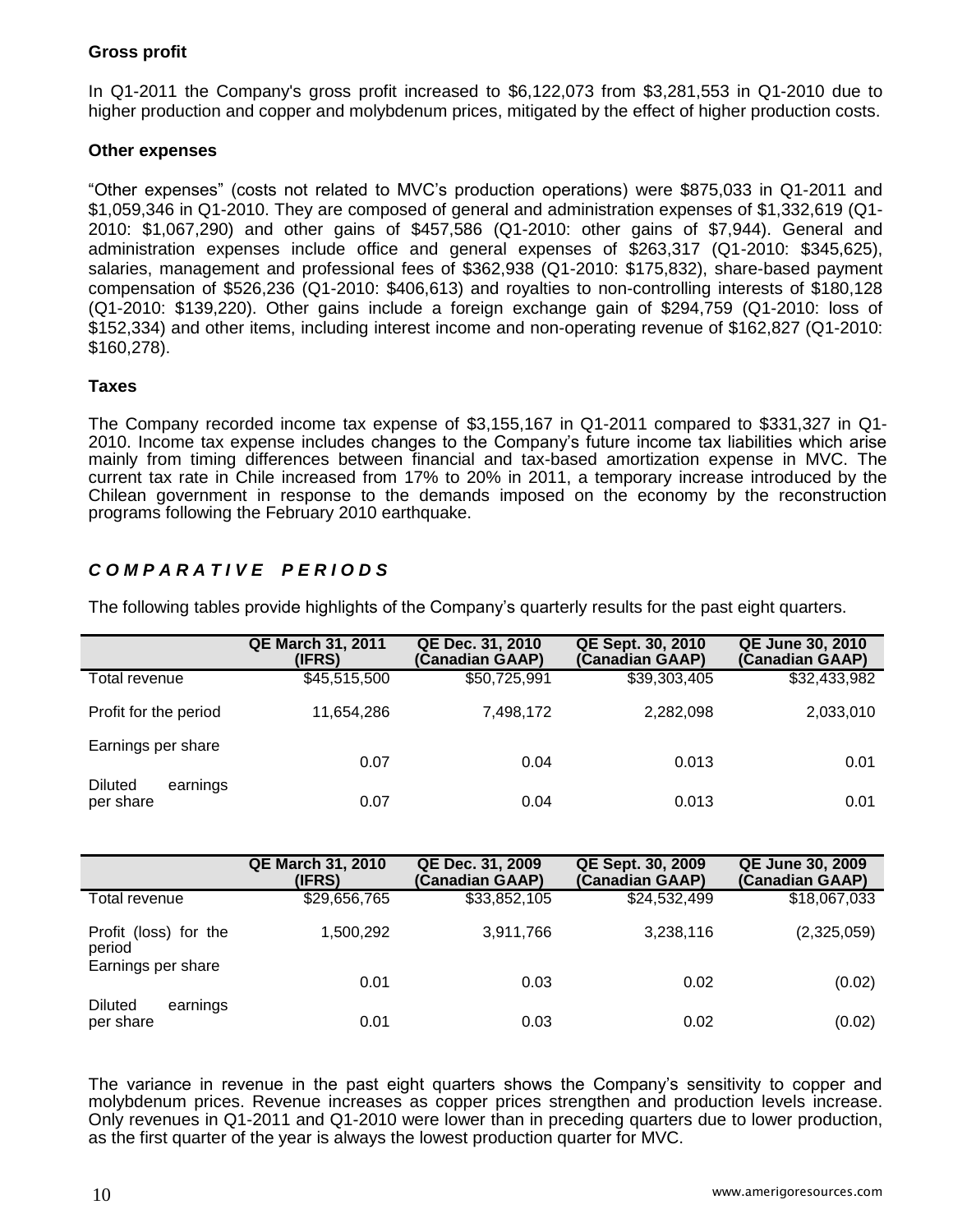The variance in profits is closely correlated to power costs prevailing in each quarter. Profit in Q1-2011 was positively impacted from a gain on sale of available-for sale financial assets of \$9,750,931.

# *L I Q U I D I T Y and C A P I T A L R E S O U R C E S*

## **Cash Flow from Operations**

The Company generated operating cash flow of \$8,484,095 (5¢ per share) in Q1-2011, compared to \$3,823,849 in Q1-2010 (2¢ per share), before considering the effect of changes in non-cash working capital accounts.

Including changes in non-cash working capital accounts, the Company generated cash from operations of \$678,429 in Q1-2011, compared to cash used in operations of \$54,200 in Q1-2010.

## **Cash Flow from Financing Activities**

Cash used in financing activities in Q1-2010 was \$3,803,043 (Q1-2010: cash received from financing activities of \$9,562,564), from debt repayment to Enami of \$1,887,155 (Q1-2010: \$975,000) and repayments to Chilean bank loans of \$1,937,482 (Q1-2010: \$874,144). The Company also received \$21,594 from the exercise of share purchase options (Q1-2010: \$nil). In Q1-2010, the Company received \$11,411,708 from the exercise of warrants.

## **Cash Flow from Investing Activities**

In Q1-2011, the Company received net proceeds of \$10,405,571 from the sale of 5,000,000 shares of Candente Copper. The Company continues to own 5,788,280 shares of Candente Copper.

Payments for capital expenditures were \$3,357,557 in Q1-2011 and \$2,953,714 in Q1-2010. Capital expenditures incurred in Q1-2011 totaled \$5,148,616 (Q1-2010: \$2,096,676).

The most significant capital expenditures in Q1-2011 were made in connection with MVC's share of construction of a pilot plant for the production of copper concentrates from highly oxidized tailings, commencement of work for the construction of a third thickener, old tailings extraction expansion works, improvements to electrical installations and projects related to filtration and emissions controls.

In Q1-2011 the Company reached an agreement with El Teniente for the treatment of old tailings with high oxide content and started construction of a pilot plant to better determine the viability of this project. The pilot plant was completed in Q2-2011 at a cost to MVC of approximately \$3.8 million.

#### **Liquidity and Financial Position**

The Company's cash and cash equivalents at March 31, 2011 totaled \$37,175,251, compared to \$35,044,797 at December 31, 2010. The Company had working capital of \$35,760,795 at March 31, 2011, compared to \$24,009,696 at December 31, 2010.

During 2009 and 2010 the Company's cash and working capital positions were severely affected by the sharp decline in copper and molybdenum prices that took place in Q4-2008, requiring the Company to secure bank debt and loans with Enami, Molymet and El Teniente.

Enami provided MVC with a loan to cover payments for negative settlement adjustments to copper sales booked in Q4-2008. The Enami loan was fully repaid in the quarter ended March 31, 2011. The loans with El Teniente and Molymet were repaid in fiscal 2010 and 2009, respectively.

MVC has three bank loans in Chile, denominated in Unidades de Fomento ("UF"), the Chilean indexed monetary unit, U.S. dollars and Chilean pesos, totaling the equivalent of \$10,701,547 at March 31, 2011.

The UF loan, in the amount of \$2,862,394 at March 31, 2011 (December 31, 2010: \$3,893,845), is repayable in eight equal quarterly installments of UF20,950 each, from January 20, 2010 to October 20, 2011.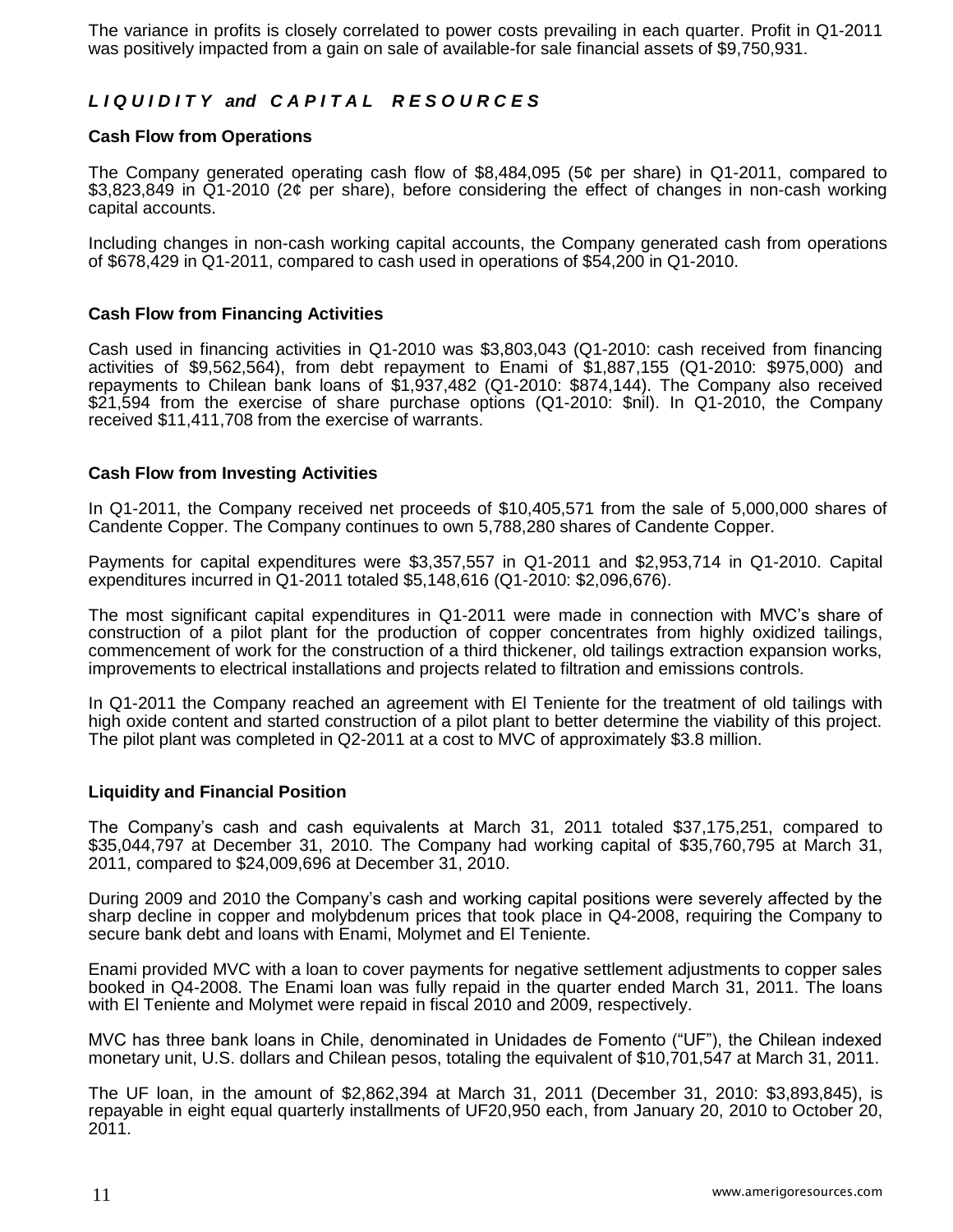The U.S. dollar loan had a balance of \$3,507,280 at March 31, 2011 (December 31, 2010: \$4,006,920). This loan is repayable in eight equal quarterly installments of \$500,000 from March 15, 2011 to October 15, 2012,

The Chilean peso loan of \$4,331,873 (December 31, 2010: \$4,947,511) is repayable in monthly installments of Chilean pesos 79,395,833 each from June 2010 to May 2013. Concurrently with this loan agreement, the Company entered into an interest rate swap with the lending bank to fix the interest rate at 9.95% over the term of the loan.

In connection with the UF and U.S. dollar loans referred to above, MVC has to comply with certain debt covenants at December 31 and June 30 of each year. MVC was in compliance with these covenants (total debt over net equity, interest coverage ratio and financial debt over earnings before interest, depreciation, amortization and taxes) at December 31, 2010.

Management believes the Company will be able to meet its obligations as they come due for at least the next 12 months.

The Company operates in a cyclical industry where levels of cash flow have historically been correlated to market prices for commodities. Despite these short-term liquidity challenges, MVC is a valuable longlife asset. El Teniente, the source of MVC's feed material, is the world's largest underground copper mine with remaining ore reserves expected to last decades. MVC's current contract with El Teniente runs to 2021.

The Company's long-term liabilities (long-term portions of bank loans, long-term portion of an interest rate swap, other payables, long-term portion of royalties due to related parties, asset retirement obligations and deferred income tax liabilities) at March 31, 2011 were \$36,862,724 (December 31, 2010: \$37,505,636).

#### **Investments**

At various dates during 2007 and 2008, the Company acquired for investment purposes 10,788,280 common shares of Candente Copper Corp. ("Candente Copper)", an issuer listed on the Toronto, Lima and Frankfurt stock exchanges, at an aggregate cost of \$15,861,986. Adjustments The Company's investment in Candente Copper is designated as "available for sale" for accounting purposes, which means it is an investment that is not held for trading. Gains or losses arising from changes in fair value are recorded in accumulated other comprehensive income in the Company's consolidated balance sheet until the investment is sold or management determines that an other than temporary impairment in the value of the investment has occurred, at which time gains or losses are transferred into earnings. During the quarter ended March 31, 2011, the Company sold 5,000,000 of its Candente Copper shares, and recognized a gain of \$9,750,931 in earnings. At March 31, 2011, Candente Copper's closing share price was Cdn\$1.78 and the fair value of the Company's approximately 5% investment in Candente Copper was \$10,594,717. During the quarter ended March 31, 2011, the Company recorded other comprehensive income of \$2,077,324 (Q1-2010: other comprehensive loss of \$931,681) for the changes in fair value of this investment, net of deferred income tax.

On January 4, 2010, the Company received a total of 2,157,656 shares of Candente Gold Corp. ("Candente Gold"), an issuer listed on the TSX, following Candente Gold's spinout from Candente Copper. The initial cost of the Candente Gold shares and subsequent adjustments to fair value required at each balance sheet date are recorded in accumulated other comprehensive income, as the Company's investment in Candente Gold is designated as "available for sale" for accounting purposes. At March 31, 2011, Candente Gold's closing share price was Cdn\$0.79 and the fair value of the Company's approximately 4% investment in Candente Gold was \$1,752,786. The Company recorded other comprehensive loss of \$426,664 (Q1-2010: other comprehensive income of \$1,609,482) for the changes in the fair value of this investment, net of deferred income tax.

12 www.amerigoresources.com At various dates during 2007 and 2008, the Company acquired for investment purposes 8,015,000 common shares of Los Andes Copper Ltd. ("Los Andes"), an issuer listed on the TSXV, at an aggregate cost of \$3,946,908. Adjustments to fair value are required at each balance sheet date, as the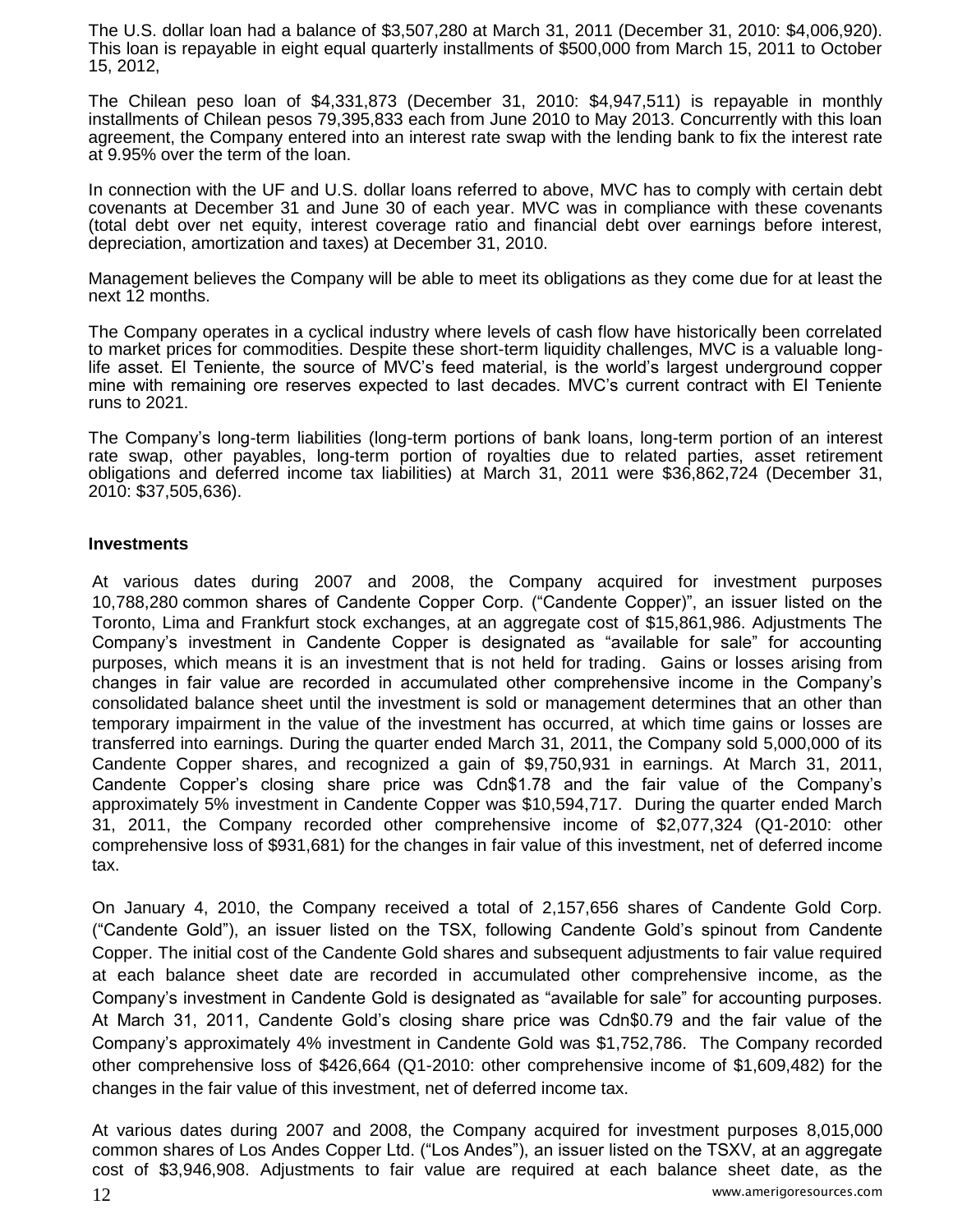Company's investment in Los Andes is designated as "available for sale" for accounting purposes. At March 31, 2011, Los Andes's closing share price was Cdn\$0.40 and the fair value of the Company's approximately 6% investment was \$3,296,730. The Company recorded other comprehensive loss of \$470,698 (Q1-2010: other comprehensive income of \$88,506) for the changes in the fair value of this investment, net of deferred income tax.

# *O U T L O O K*

Management believes that production levels will continue to be positively impacted in the remaining quarters of 2011. The outlook for copper production in 2011 is close to 50 million pounds. Molybdenum production is expected to be close to the 1 million pounds level.

Financial performance will continue to be positively affected if metal prices remain at current levels. Unit costs will also be favourably affected by increased molybdenum prices and improved production levels, which will result in higher molybdenum credits.

Power costs have remained high at least during the first half of 2011, due to ongoing drought conditions in Chile and the Company's second power generator not being operational. Costs in the second half of 2011 will depend on the normalization of weather conditions.

Given the positive production trends, at prevailing copper and molybdenum prices the Company expects to continue to generate significant operating profits and positive cash flows from operations.

Capital expenditures in 2011 have been revised to be approximately \$22,000,000 including further expansion of old tailings extraction facilities, substantial completion of the construction of a third thickener, increasing the capacity of electrical installations, filtration and emissions control projects and the finalization of an oxides pilot plant for the production of copper concentrates from highly oxidized tailings.

These are forward-looking estimates and subject to the cautionary notes regarding risks associated with forward looking statements presented at the end of this MD&A.

# *O T H E R M D & A R E Q U I R E M E N T S*

#### *Transactions with Related Parties*

a) Royalties to non-controlling interests

Amerigo holds its interest in MVC through Amerigo International Holdings Corp. ("Amerigo International"). Amerigo International is controlled by Amerigo except for certain outstanding Class A shares with a book value of \$1,000. The Class A shares are owned indirectly by a director, a former director and an associate of a former director of Amerigo, and were issued in order to structure a more tax-efficient manner of paying the royalty obligation (the "Royalty") owing to the director and former director, who transferred to the Company the rights to purchase the interest in MVC.

In accordance with the articles of Amerigo International, the holders of the Class A shares are not entitled to any dividend or to other participation in the profits of Amerigo International, except for the total royalty dividend, if declared by the directors of Amerigo International, in an amount equal to the amount of the Royalty.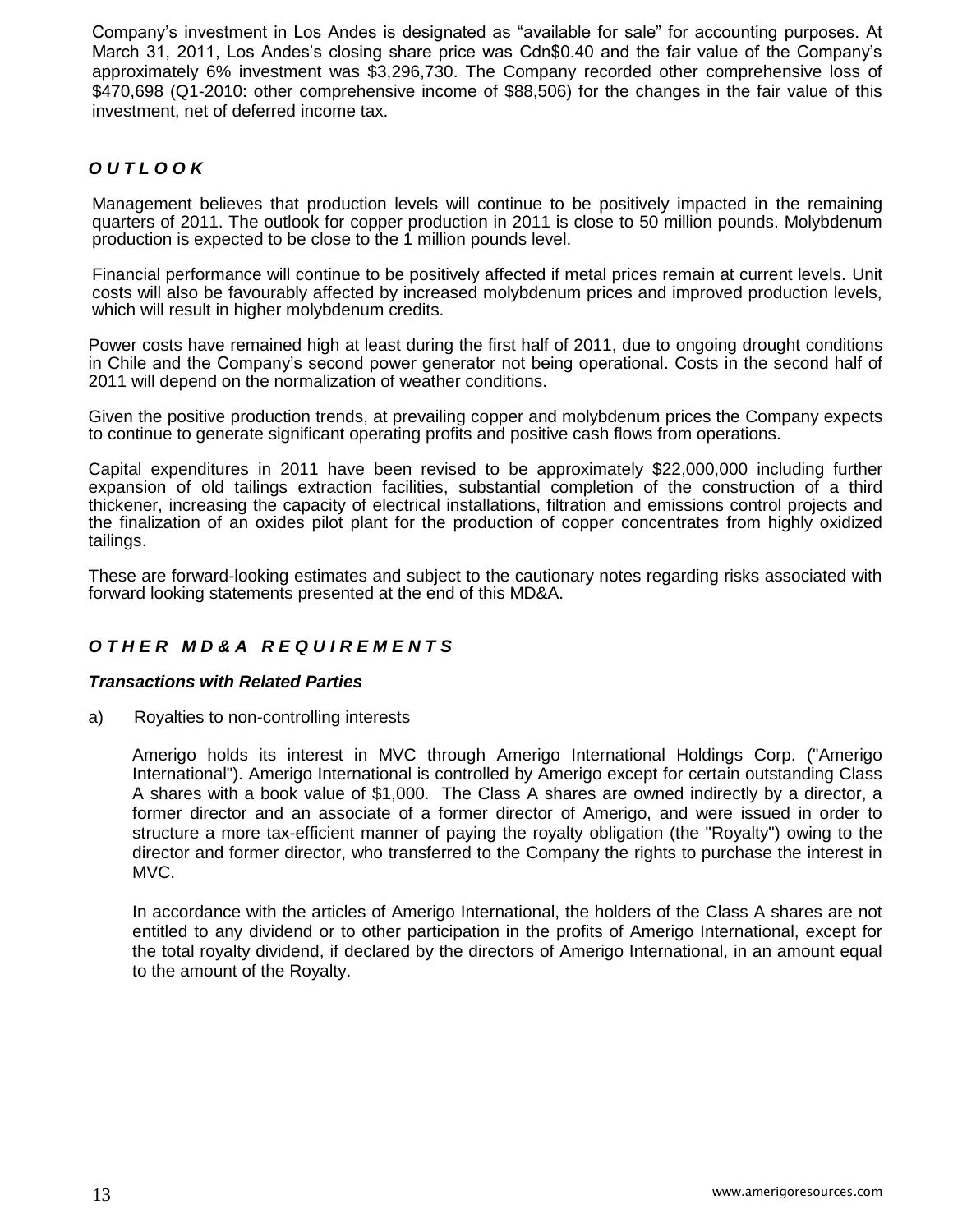The Royalty is calculated as follows:

- \$0.01 for each pound of copper equivalent produced by MVC or any successor entity to MVC if the price of copper is under \$0.80, or
- \$0.015 for each pound of copper equivalent produced by MVC or any successor entity to MVC if the price of copper is \$0.80 or more.

The Royalty is a derivative financial instrument. This liability is measured at fair value, with changes in fair value recorded in profit for the period. The fair value of the liability at March 31, 2011 is \$5,871,376 (December 31, 2010: \$6,006,429).

For MVC production up to the end of 2010, the Royalty was paid as a royalty dividend on the Class A shares of Amerigo International. During the quarter ended March 31, 2011, Royalties totalling \$180,128 were paid or accrued to the Amerigo International Class A shareholders on production in the period (Q1-2010: \$139,221). At March 31, 2011, \$71,066 of this amount remained outstanding (December 31, 2010: \$67,064).

b) Remuneration to officers

During the three months ended March 31, 2011, the Company paid or accrued \$210,979 in fees to companies associated with certain directors and officers of Amerigo (three months ended March 31, 2010: \$86,216 which included reversals to prior booked management bonus accruals).

In the three months ended March 31, 2011, a total of 2,500,000 options were granted to directors and officers of the Company.

- c) As of March 31, 2011, one of Amerigo's officers acted as an officer and another as a director of Nikos Explorations Ltd., a company over which Amerigo exercises significant influence.
- d) As of March 31, 2011, one of Amerigo's directors acted as a director and one of Amerigo's officers acted as an officer of Candente Copper, a company in which Amerigo holds an investment.
- e) As of March 31, 2011, one of Amerigo's officers acted as an officer of Candente Gold, a company in which Amerigo holds an investment.
- f) As of March 31, 2011, two of Amerigo's officers acted as officers and one of Amerigo's directors acted as a director of Los Andes, a company in which Amerigo holds an investment.

## *Contingencies*

In Q3-2007, the Chilean internal revenue service ("SII") issued a tax assessment to MVC challenging the tax losses reported by MVC for the fiscal years 1999 to 2004. The tax assessment claimed that some of these losses could be denied and MVC could face a tax liability of approximately \$905,000 at current exchange rates. The Company believed there was no merit to this assessment and retained legal counsel to prepare a response to SII in accordance with Chilean law. A final resolution on this matter has been reached. Losses of approximately \$1,000,000, corresponding to certain depreciation charges, were declined as valid tax-deductible expenses, but remain available for inclusion as tax expenses in subsequent periods. MVC will prepare revised tax returns to include the effect of including these charges in subsequent periods once an ongoing review from the SII for the fiscal year 2006 is concluded.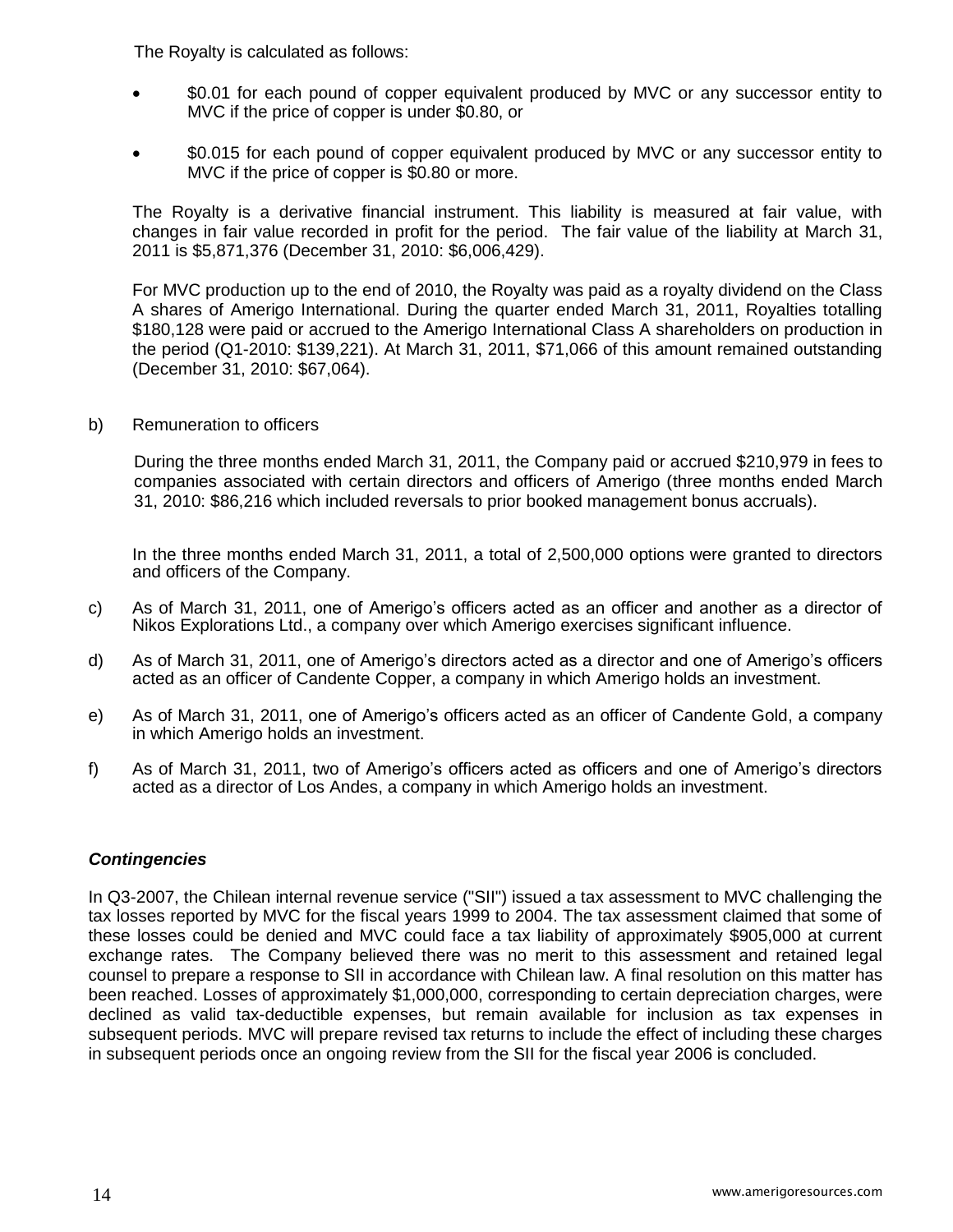In the fourth quarter of 2007, SII issued a tax assessment to MVC for adjustments, penalties and interest of approximately \$142,000, derived from MVC's alleged failure to remit provisional monthly payments towards a Chilean mining royalty tax in 2006. When the mining royalty tax was instituted in Chile, MVC obtained a legal opinion stating that the tax did not apply to MVC's operations, as MVC does not "exploit" under the definition of the Chilean Income Tax Law. Even if the mining royalty tax applied to MVC, tax would not have been payable in 2006 as MVC's production levels that year fell below the threshold prescribed by SII for this tax. MVC retained legal counsel to prepare a response to SII on this matter. MVC also received additional tax assessments for the years 2007 and 2008 in the amounts of approximately \$30,700 and \$43,400, respectively. MVC appealed these additional assessments. In June 2010 the Chilean tax tribunal ruled in favour of the Chilean SII and the Company appealed this ruling. In January 2011, the court of appeals ruled in favour of MVC on these matters.

No amounts have been recorded by the Company in respect of these matters.

## *IFRS Implementation Plan*

Effective January 1, 2011, Canadian publicly traded entities were required to prepare their financial statements in accordance with IFRS. Due to the requirement to present comparative financial information, the effective transition date was January 1, 2010. The three months dated March 31, 2011 were the Company's first reporting period under IFRS.

The Company has completed its IFRS conversion project through implementation. Post-implementation will continue in the following quarters of 2011.

The IFRS transitional impact is outlined below.

#### Reconciliations of the statements of financial position

As a result of the policy choices selected and the changes the Company was required to make under IFRS an increase to equity of approximately \$3.2 million was recorded as at January 1, 2010.

The following paragraphs explain the significant differences between Canadian GAAP and the current IFRS accounting policies applied by the Company. These differences result in the adjustments presented in the statements of financial position and comprehensive income presented below.

- Note 1. The Company has a royalty dividend payable to certain related parties. This arrangement was originally entered as consideration for the rights to purchase the interest in MVC. Under Canadian GAAP, the royalty dividend interest was accounted for as a minority interest, measured at a nominal amount of \$1,000. Under IFRS, the royalty dividend is a derivative financial instrument and the flow of royalties estimated to be payable to related parties to 2021 needs to be measured as such, through the recognition of a liability in the Company's statement of financial position. This liability has been recorded at fair value, with changes in fair value recorded in profit for the period.
- Note 2. Under Canadian GAAP, the Company and all of its subsidiaries had a U.S. dollar measurement currency. Under IFRS, the functional currencies of the Company and MVC are the Canadian dollar and Chilean peso, respectively. The Company's presentation currency remains the U.S. dollar. The current rate method is required to be applied to all entities where the functional currency is different from the presentation currency, resulting in an adjustment on transition to IFRS.
- Note 3. On transition to IFRS, the cost of MVC's plant and equipment was deemed to be the previous Chilean GAAP revalued amount. Additionally, plant and equipment was analyzed on a component-level, based on the significance of components to total cost. Depreciation timeframes were established for significant components.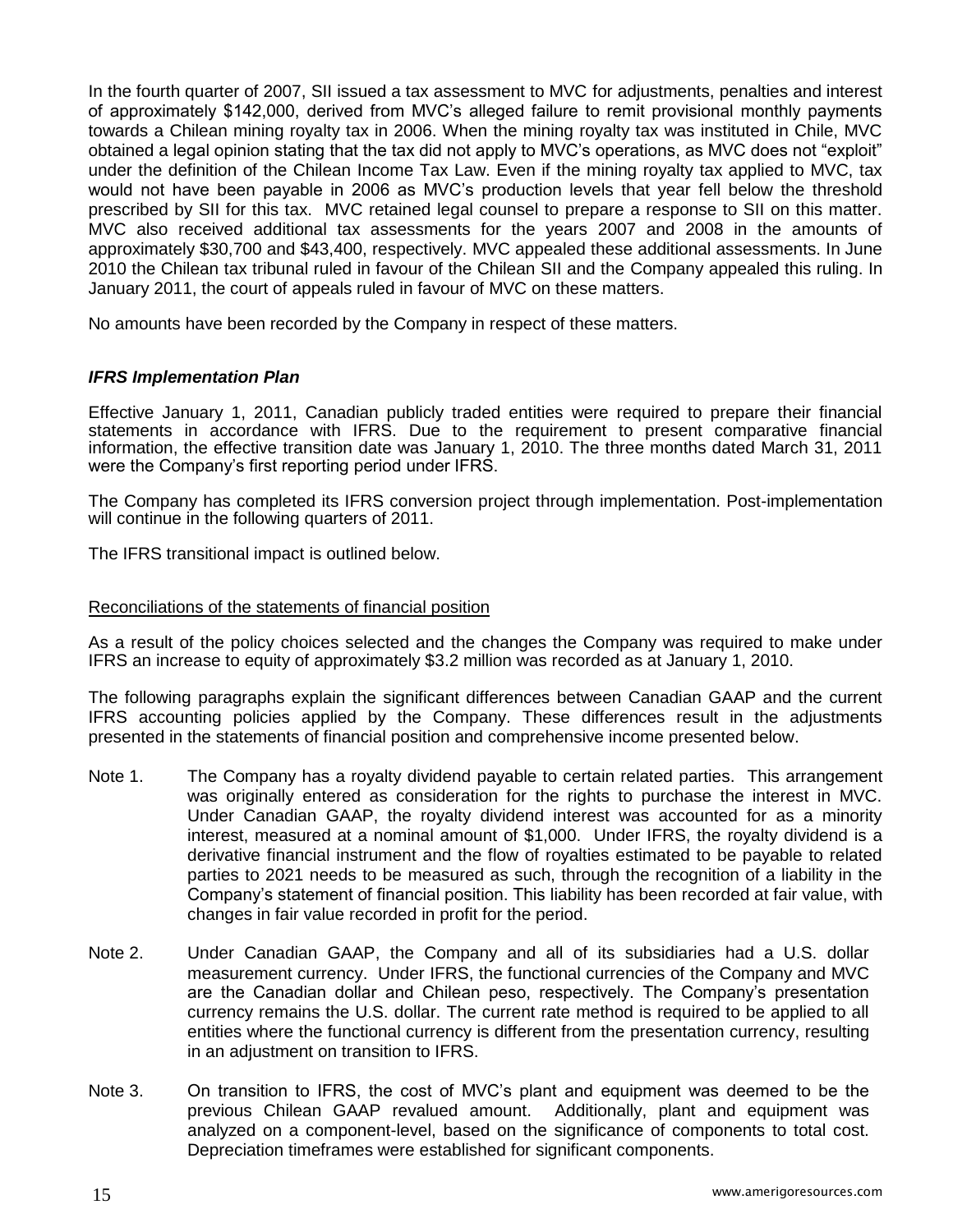- Note 4. Tax effect of IFRS adjustments Adjustments were recorded related to the income tax impact of the Canadian GAAP to IFRS reconciling differences.
- Note 5. Under Canadian GAAP, the Company recorded stock based compensation on a straightline basis over the vesting period. Under IFRS, the Company records share based compensation for each tranche within an award over the vesting period of the corresponding tranche.
- Note 6. Certain balances have been reclassified within statement of financial position accounts.

|                                     | <b>Note</b>    | <b>January 1, 2010</b><br>(Canadian GAAP)<br>S | Impact<br>\$ | Transition January 1, 2010<br>(IFRS)<br>\$ |
|-------------------------------------|----------------|------------------------------------------------|--------------|--------------------------------------------|
| <b>Assets</b>                       |                |                                                |              |                                            |
| <b>Current assets</b>               |                |                                                |              |                                            |
| Cash and cash equivalents           |                | 7,191,093                                      |              | 7,191,093                                  |
| Trade and other receivables         | $\,6$          | 19,241,121                                     | 32,147       | 19,273,268                                 |
| Inventories                         | 6              | 4,666,104                                      |              | 4,666,104                                  |
|                                     |                | 31,098,318                                     | 32,147       | 31,130,465                                 |
| <b>Non-current assets</b>           |                |                                                |              |                                            |
| Available-for-sale financial assets |                | 6,754,790                                      |              | 6,754,790                                  |
| Property, plant and equipment       | 2,3            | 121,783,483                                    | 7,370,175    | 129,153,658                                |
| Intangible assets                   | 1              | 6,475,923                                      | 2,681,577    | 9,157,500                                  |
| Other non-current assets            | 6              | 82,913                                         | (62,030)     | 20,883                                     |
| <b>Total assets</b>                 |                | 166,195,427                                    | 10,021,869   | 176,217,296                                |
| <b>Liabilities</b>                  |                |                                                |              |                                            |
| <b>Current liabilities</b>          |                |                                                |              |                                            |
| Trade and other payables            | 6              | 21,526,330                                     | 37,337       | 21,563,667                                 |
| Current income tax liabilities      |                | 13,289                                         |              | 13,289                                     |
| Royalties to related parties        | 1              |                                                | 516,076      | 516,076                                    |
| <b>Borrowings</b>                   |                | 15,912,436                                     |              | 15,912,436                                 |
|                                     |                | 37,452,055                                     | 553,413      | 38,005,468                                 |
| <b>Non-current liabilities</b>      |                |                                                |              |                                            |
| <b>Borrowings</b>                   |                | 5,338,160                                      |              | 5,338,160                                  |
| Trade and other payables            |                | 1,434,383                                      |              | 1,434,383                                  |
| Royalties to related parties        | 1              |                                                | 5,676,835    | 5,676,835                                  |
| Asset retirement obligation         |                | 5,480,949                                      |              | 5,480,949                                  |
| Deferred income tax liability       |                | 9,292,881                                      | 552,651      | 9,845,532                                  |
| <b>Total Liabilities</b>            |                | 58,998,428                                     | 6,782,899    | 65,781,327                                 |
| <b>Equity</b>                       |                |                                                |              |                                            |
| Share Capital                       |                | 64,282,591                                     |              | 64,282,591                                 |
| Minority interest                   | 1              | 1,000                                          | (1,000)      |                                            |
| Other reserves                      |                | 3,917,591                                      |              | 3,917,591                                  |
| Retained earnings                   |                | 35,324,886                                     | 3,239,970    | 38,564,856                                 |
| Accumulated other                   |                |                                                |              |                                            |
| comprehensive income                | $\overline{c}$ | 3,670,931                                      |              | 3,670,931                                  |
| <b>Total equity</b>                 |                | 107,196,999                                    | 3,238,970    | 110,435,969                                |
| <b>Total equity and liabilities</b> |                | 166,195,427                                    | 10,021,869   | 176,217,296                                |
|                                     |                |                                                |              |                                            |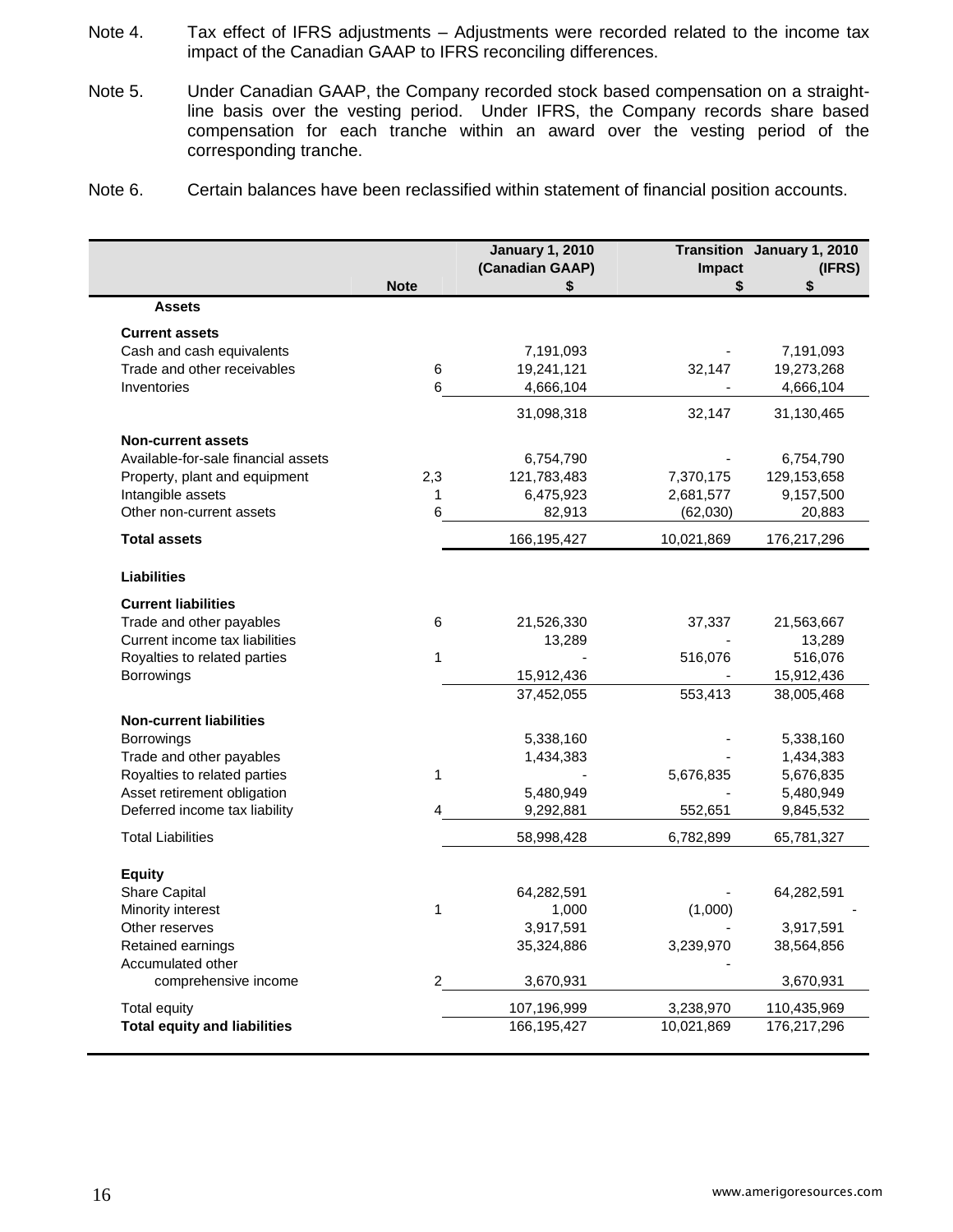|                                     | <b>Note</b>    | March 31, 2010<br>(Canadian GAAP)<br>\$ | <b>Transition</b><br>Impact<br>\$ | March 31,<br>2010<br>(IFRS) |
|-------------------------------------|----------------|-----------------------------------------|-----------------------------------|-----------------------------|
| <b>Assets</b>                       |                |                                         |                                   |                             |
| <b>Current assets</b>               |                |                                         |                                   |                             |
| Cash and cash equivalents           |                | 14,725,869                              |                                   | 14,725,869                  |
| Trade and other receivables         | 6              | 19,915,480                              | 31,162                            | 19,946,642                  |
| Inventories                         |                | 4,830,024                               | $\frac{1}{2}$                     | 4,830,024                   |
|                                     |                | 39,471,373                              | 31,162                            | 39,502,535                  |
| <b>Non-current assets</b>           |                |                                         |                                   |                             |
| Available-for-sale financial assets |                | 7,885,675                               |                                   | 7,885,675                   |
| Property, plant and equipment       | 2,3            | 122,282,190                             | 2,326,308                         | 124,608,498                 |
| Intangible assets                   | 1              | 6,386,444                               | 2,334,158                         | 8,720,602                   |
| Other non-current assets            | 6              | 62,310                                  | (43, 768)                         | 18,542                      |
| <b>Total assets</b>                 |                | 176,087,992                             | 4,647,860                         | 180,735,852                 |
| <b>Liabilities</b>                  |                |                                         |                                   |                             |
| <b>Current liabilities</b>          |                |                                         |                                   |                             |
| Trade and other payables            | 6              | 9,360,525                               | (53,039)                          | 9,307,486                   |
| El Teniente royalty payable         |                | 8,098,711                               |                                   | 8,098,711                   |
| Current income tax liabilities      |                | 19,329                                  |                                   | 19,329                      |
| Royalties to related parties        | 1              |                                         | 518,173                           | 518,173                     |
| Borrowings                          |                | 11,746,395                              |                                   | 11,746,395                  |
|                                     |                | 29,224,960                              | 465,134                           | 29,690,094                  |
| <b>Non-current liabilities</b>      |                |                                         |                                   |                             |
| Borrowings                          |                | 7,121,412                               |                                   | 7,121,412                   |
| Trade and other payables            |                | 1,252,739                               |                                   | 1,252,739                   |
| Royalties to related parties        | 1              |                                         | 5,570,355                         | 5,570,355                   |
| Asset retirement obligation         |                | 5,576,865                               |                                   | 5,576,865                   |
| Deferred income tax liability       | 4              | 9,429,026                               | 383,347                           | 9,812,373                   |
| <b>Total Liabilities</b>            |                | 52,605,002                              | 6,418,836                         | 59,023,838                  |
| <b>Equity</b>                       |                |                                         |                                   |                             |
| <b>Share Capital</b>                |                | 76,928,224                              |                                   | 76,928,224                  |
| Minority interest                   | 1              | 1,000                                   | (1,000)                           |                             |
| Other reserves                      | 5              | 2,979,573                               | 110,706                           | 3,090,279                   |
| Retained earnings                   |                | 38,901,050                              | 1,164,098                         | 40,065,148                  |
| Accumulated other                   |                |                                         | (3,044,780)                       |                             |
| comprehensive income                | $\overline{c}$ | 4,673,143                               |                                   | 1,628,363                   |
| Total equity                        |                | 123,482,990                             | (1,770,976)                       | 121,712,014                 |
|                                     |                |                                         |                                   |                             |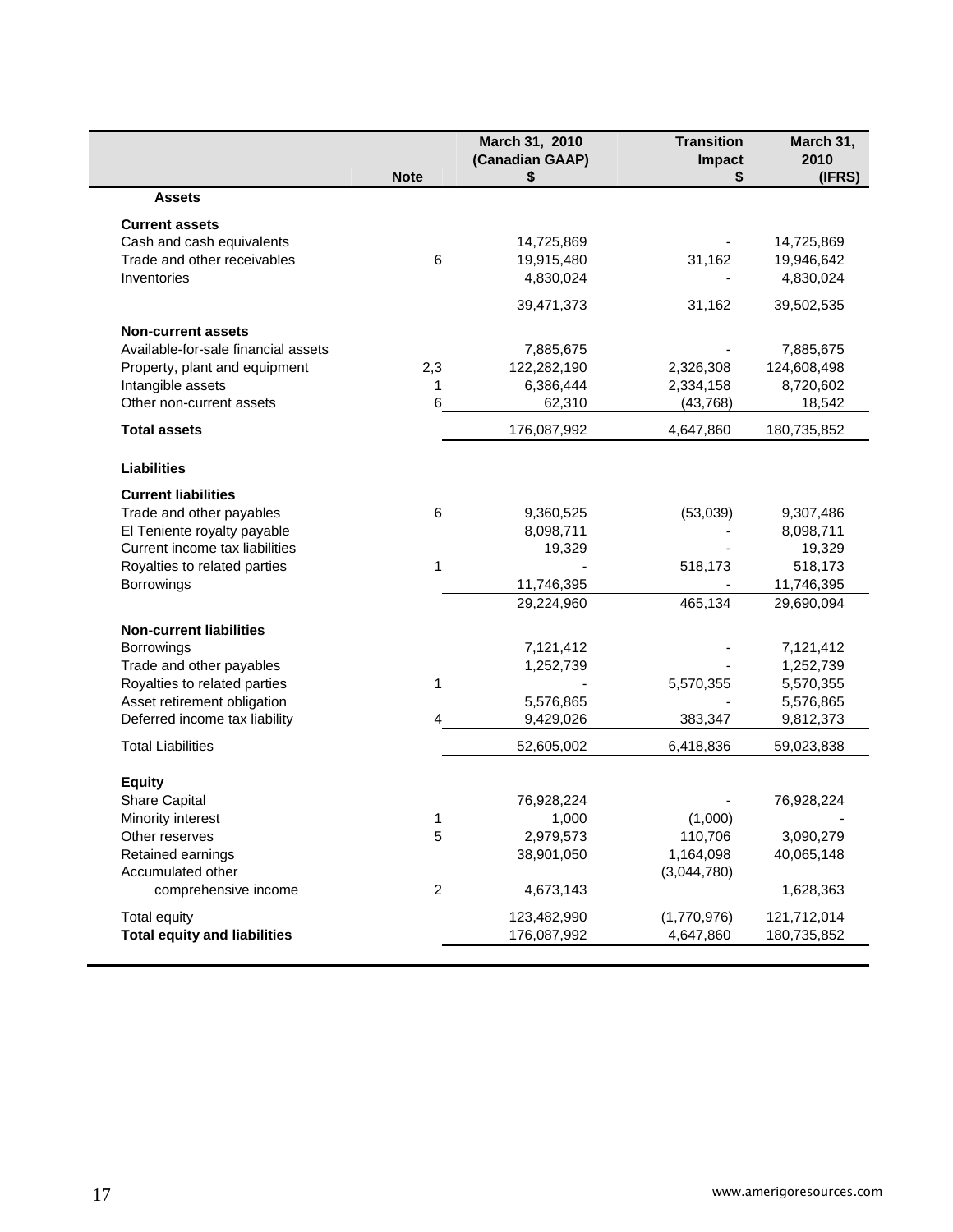|                                     | <b>Note</b> | December 31, 2010<br>(Canadian GAAP)<br>\$ | <b>Transition</b><br>Impact<br>\$ | December 31,<br>2010<br>(IFRS) |
|-------------------------------------|-------------|--------------------------------------------|-----------------------------------|--------------------------------|
| <b>Assets</b>                       |             |                                            |                                   |                                |
| <b>Current assets</b>               |             |                                            |                                   |                                |
| Cash and cash equivalents           |             | 35,044,797                                 |                                   | 35,044,797                     |
| Trade and other receivables         | $\,6$       | 18,008,746                                 | (5,622)                           | 18,003,124                     |
| Inventories                         | 6           | 5,021,884                                  | 1,098,461                         | 6,120,345                      |
|                                     |             | 58,075,427                                 | 1,092,839                         | 59,168,266                     |
| <b>Non-current assets</b>           |             |                                            |                                   |                                |
| Available-for-sale financial assets |             | 25,583,511                                 |                                   | 25,583,511                     |
| Property, plant and equipment       | 3           | 127,154,030                                | 13,519,613                        | 140,673,643                    |
| Intangible assets                   | 1           | 6,107,198                                  | 3,126,726                         | 9,233,924                      |
| Other non-current assets            | 6           | 100,096                                    | (86, 386)                         | 13,710                         |
| <b>Total assets</b>                 |             | 217,020,262                                | 17,652,792                        | 234,673,054                    |
| <b>Liabilities</b>                  |             |                                            |                                   |                                |
| <b>Current liabilities</b>          |             |                                            |                                   |                                |
| Trade and other payables            | 6           | 25,454,729                                 | (8,631)                           | 25,446,098                     |
| Current income tax liabilities      |             | 314,976                                    |                                   | 314,976                        |
| Royalties to related parties        | 1           |                                            | 546,039                           | 546,039                        |
| Borrowings                          |             | 9,851,457                                  |                                   | 9,851,457                      |
|                                     |             | 35,621,162                                 | 537,408                           | 36,158,570                     |
| <b>Non-current liabilities</b>      |             |                                            |                                   |                                |
| Borrowings                          |             | 4,883,974                                  |                                   | 4,883,974                      |
| Trade and other payables            |             | 1,462,006                                  |                                   | 1,462,006                      |
| Royalties to related parties        | 1           |                                            | 5,460,390                         | 5,460,390                      |
| Asset retirement obligation         |             | 7,168,372                                  |                                   | 7,168,372                      |
| Deferred income tax liability       | 4           | 17,367,667                                 | 163,227                           | 17,530,894                     |
| <b>Total Liabilities</b>            |             | 66,503,181                                 | 6,161,025                         | 72,663,206                     |
| <b>Equity</b>                       |             |                                            |                                   |                                |
| Share Capital                       |             | 77,166,170                                 |                                   | 77,166,170                     |
| Minority interest                   | 1           | 1,000                                      | (1,000)                           |                                |
| Other reserves                      |             | 3,804,483                                  |                                   | 3,804,483                      |
| Retained earnings                   |             | 50,714,330                                 | (1, 116, 241)                     | 49,598,089                     |
| Accumulated other                   |             |                                            | 12,609,008                        |                                |
| comprehensive income                | 2           | 18,831,098                                 |                                   | 31,440,106                     |
| Total equity                        |             | 150,517,081                                | 11,491,767                        | 162,008,848                    |
| <b>Total equity and liabilities</b> |             | 217,020,262                                | 17,652,792                        | 234,673,054                    |
|                                     |             |                                            |                                   |                                |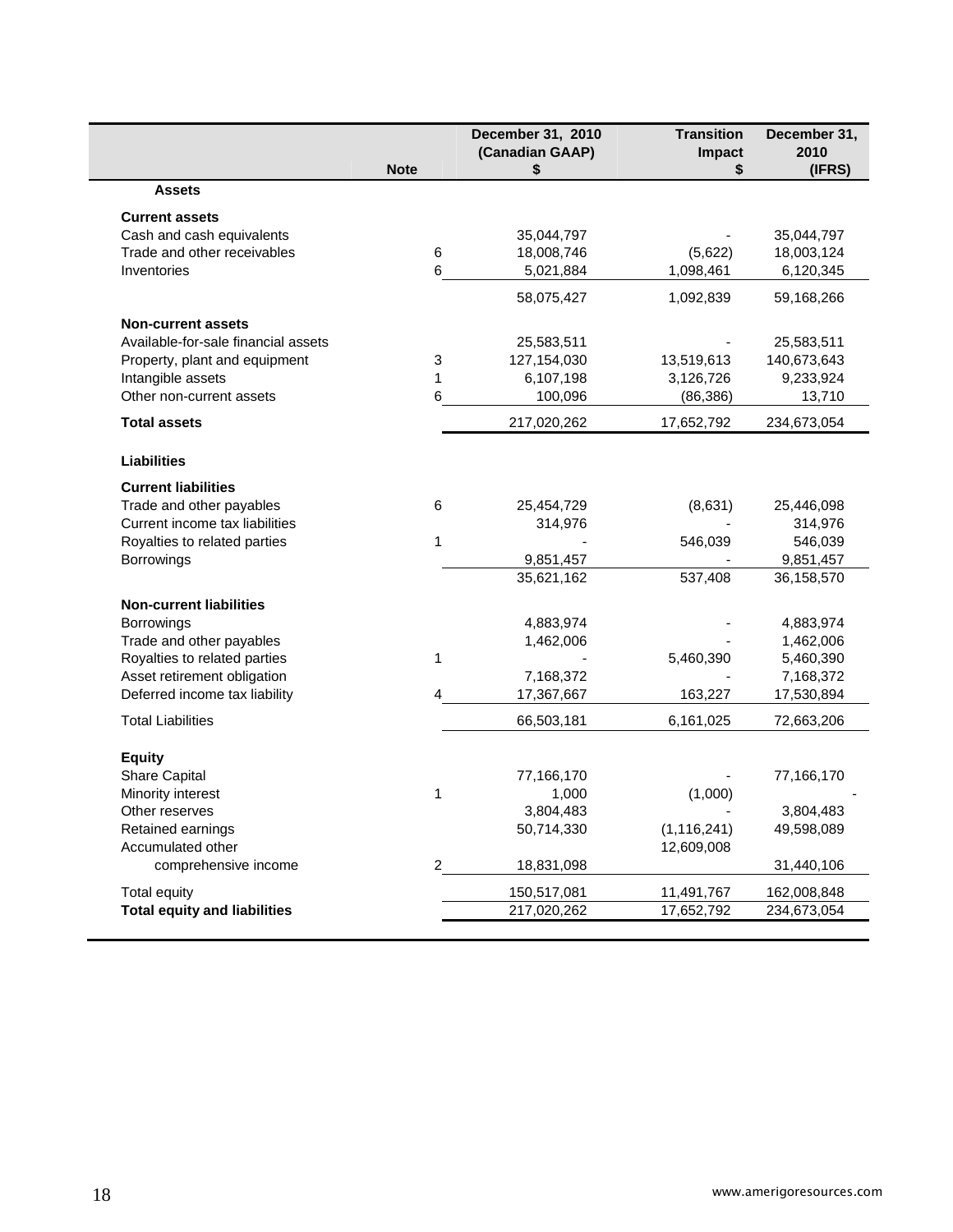# Reconciliations of total comprehensive income

|                                           |                 | <b>Quarter ended</b>        | <b>Transition</b>        | <b>Quarter ended</b>     |
|-------------------------------------------|-----------------|-----------------------------|--------------------------|--------------------------|
|                                           |                 | March 31, 2010              | Impact                   | March 31, 2010           |
|                                           | <b>Note</b>     | (Canadian GAAP)             | S                        | (IFRS)                   |
| Revenue                                   |                 |                             |                          |                          |
| Cost of sales                             | 3,6             | 29,656,765<br>25,537,392    | 837,820                  | 29,656,765<br>26,375,212 |
| <b>Gross profit</b>                       |                 | 4,119,373                   | (837, 820)               | 3,281,553                |
|                                           |                 |                             |                          |                          |
| Other expenses                            |                 |                             |                          |                          |
| General and administration                | 6               | 956,584                     | 110,706                  | 1,067,290                |
| Other (gains) losses                      | $\overline{2}$  | (994, 295)                  | 986,351                  | (7, 944)                 |
|                                           |                 | (37, 711)                   | 1,097,057                | 1,059,346                |
| <b>Operating profit</b>                   |                 | 4,157,084                   | (1,934,877)              | 2,222,207                |
| Finance expense                           | 1,6             | 494,971                     | (104, 383)               | 390,588                  |
| <b>Profit before tax</b>                  |                 | 3,662,113                   | (1,830,494)              | 1,831,619                |
| Income tax expense                        | 4               | 85,949                      | 245,378                  | 331,327                  |
| Profit for the period                     |                 | 3,576,164                   | (2,075,872)              | 1,500,292                |
| Other comprehensive income                | $\overline{c}$  | 1,002,212                   | (3,044,780)              | (2,042,568)              |
| <b>Comprehensive (loss)</b>               |                 | 4,578,376                   | (5, 120, 652)            | (542, 276)               |
| income                                    |                 |                             |                          |                          |
| Weighted average number of                |                 | 159,273,397                 |                          | 159,273,397              |
| shares outstanding, basic                 |                 |                             |                          |                          |
| Weighted average number of                |                 | 162,467,014                 |                          | 162,467,014              |
| shares outstanding, diluted               |                 |                             |                          |                          |
|                                           |                 |                             |                          |                          |
| <b>Earnings per share</b>                 |                 |                             |                          |                          |
| <b>Basic</b>                              |                 | 0.02                        |                          | 0.01                     |
| <b>Diluted</b>                            |                 | 0.02                        |                          | 0.01                     |
|                                           |                 |                             |                          |                          |
|                                           |                 | Year ended                  | <b>Transition</b>        | Year ended               |
|                                           |                 | <b>December</b>             | Impact                   | December 31,<br>2010     |
|                                           | ${\sf N}$<br>ot | 31, 2010<br>(Canadian GAAP) |                          | (IFRS)                   |
|                                           | e               |                             |                          |                          |
|                                           |                 |                             |                          |                          |
| <b>Revenue</b>                            |                 | 152,120,143                 |                          | 152,120,143              |
| Cost of sales                             | 3,              | 125,398,388                 |                          | 128,919,652              |
|                                           | 6               |                             |                          |                          |
| <b>Gross profit</b>                       |                 | 26,721,755                  | 3,137,599                | 23,200,491               |
|                                           |                 |                             | (3, 137, 599)            |                          |
| Other expenses                            |                 |                             |                          |                          |
| General and administration                | 6               | 5,430,175                   | 542                      | 5,430,717                |
| Other (gains) losses                      | $\overline{c}$  | (797, 438)<br>4,632,737     | (596, 757)               | (1, 394, 195)            |
| <b>Operating profit</b>                   |                 | 22,089,018                  | (596, 215)               | 4,036,522<br>19,163,969  |
| Finance expense                           |                 |                             | (2, 541, 384)            |                          |
|                                           |                 |                             |                          |                          |
| <b>Profit before tax</b>                  |                 | 1,653,725                   | 190,923                  | 1,460,983                |
|                                           | $\frac{1}{6}$   |                             |                          |                          |
|                                           |                 | 20,435,293                  | (2,732,307)              | 17,702,986               |
| Income tax expense                        | 4               | 5,045,849                   | 1,623,904                | 6,669,753                |
| Profit for the period                     |                 | 15,389,444<br>15,160,167    | $\overline{(4,356,211)}$ | 11,033,233               |
| Other comprehensive<br>income             | $\overline{c}$  |                             | 12,609,007               | 27,769,174               |
| <b>Comprehensive income</b>               |                 | 30,549,611                  | 8,252,796                | 38,802,407               |
|                                           |                 |                             |                          |                          |
| Weighted average number of                |                 | 168,206,028                 |                          | 168,206,028              |
| shares outstanding, basic                 |                 |                             |                          |                          |
| Weighted average number of                |                 | 170,323,322                 |                          | 170,323,322              |
| shares outstanding, diluted               |                 |                             |                          |                          |
|                                           |                 |                             |                          |                          |
| <b>Earnings per share</b><br><b>Basic</b> |                 | 0.09                        |                          | 0.07                     |